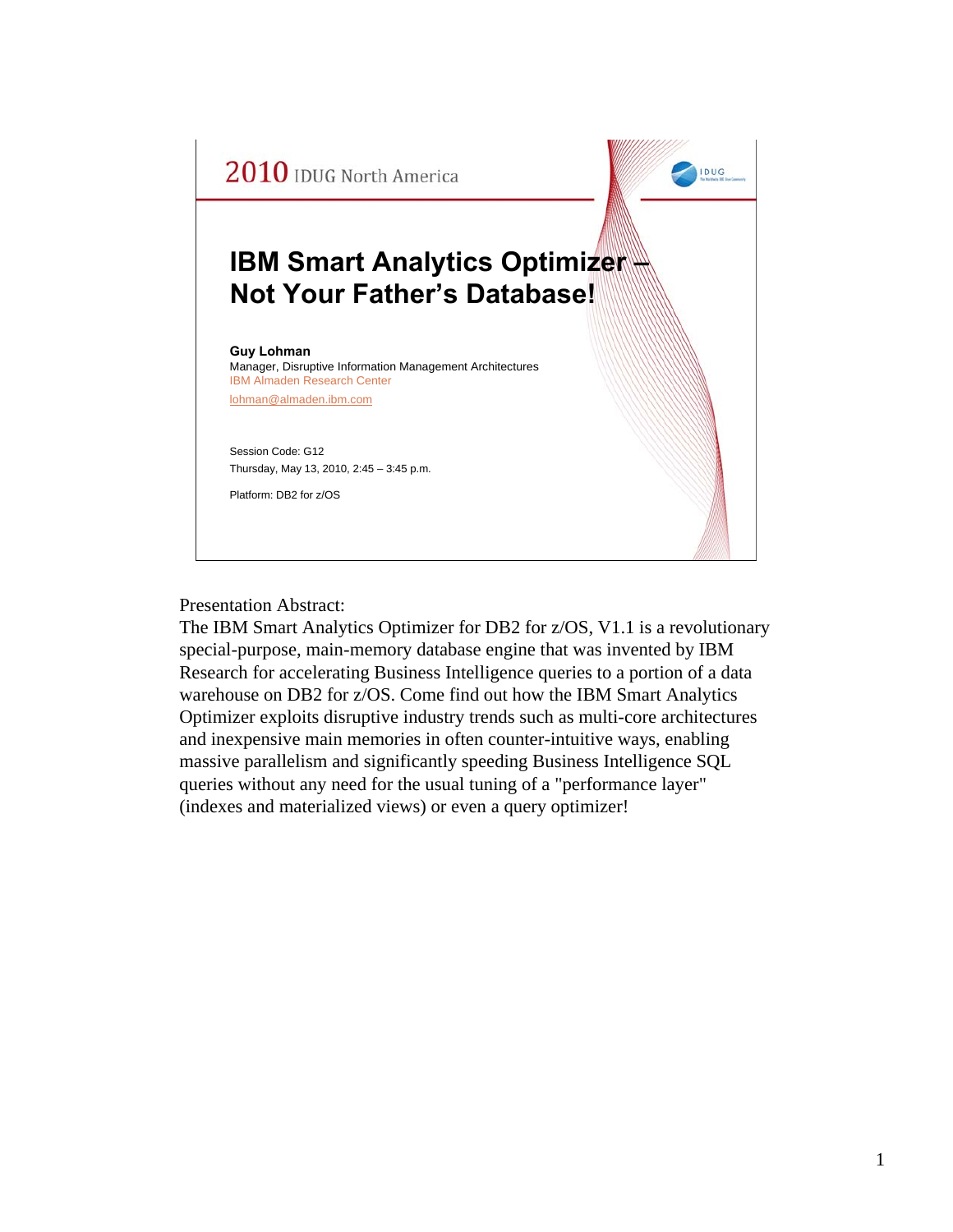

Objective 1: What and Why IBM Smart Analytics Optimizer is, and what its target market is (BI)

Objective 2: Architecture of the IBM Smart Analytics Optimizer Objective 3: What is so disruptive about the technology used in the IBM Smart Analytics Optimizer Objective 4: A basic understanding of how the IBM Smart Analytics

Optimizer exploits industry trends such as multi-core processors and large main memories, and proprietary compression, to speed queries by 10x - 100x. Objective 5: Startling performance results!

I'll first discuss the motivation for the IBM Smart Analytics Optimizer, and describe what it is. Then I'll describe the market that the IBM Smart Analytics Optimizer targets – Business Intelligence queries.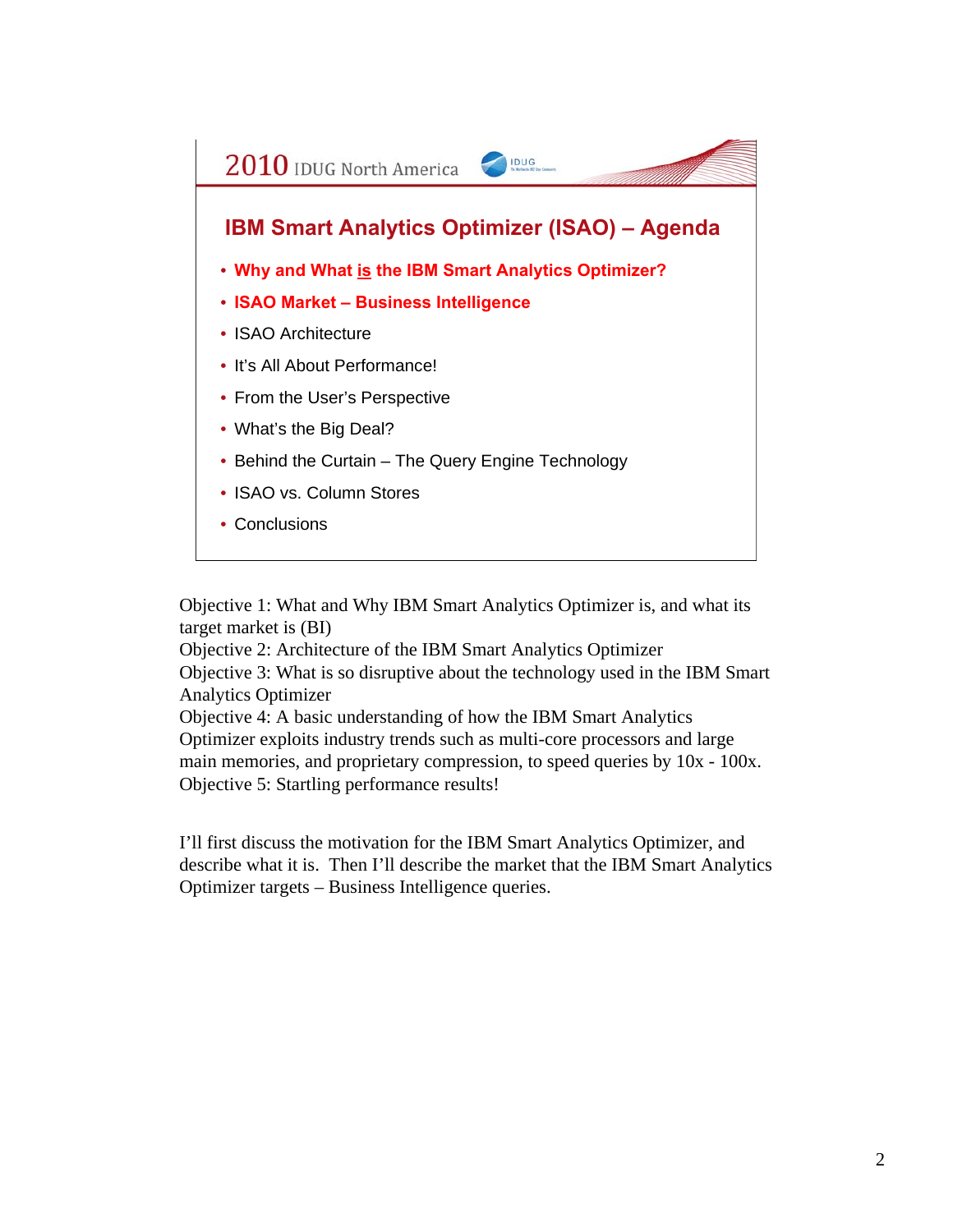

The problem with today's processing of Business Intelligence (BI) queries is that performance is too unpredictable. When an analyst submits a BI query, she doesn't know whether it will run for a few seconds or a few days. If the right performance layer of indexes and materializations (e.g., Materialized Query Tables (MQTs)) has properly anticipated that query, it may run in seconds, whereas without the right indexes or MQTs, the query may take hours or even days, depending upon the data volumes. But BI querying is inherently ad hoc – an analyst will typically formulate her next query based upon the results of the previous query. So it's almost impossible to anticipate the workload by looking at past queries, and hence to anticipate the performance layer that will handle all possible queries the analyst might submit in the future.

The goal of the IBM Smart Analytics Optimizer is to rectify this high variance in the response time of BI queries and achieve predictably and almost uniformly fast ad hoc querying, so that any query will run in approximately the same small time – in seconds or tens of seconds – a timeframe that permits the analyst to truly interact with the data.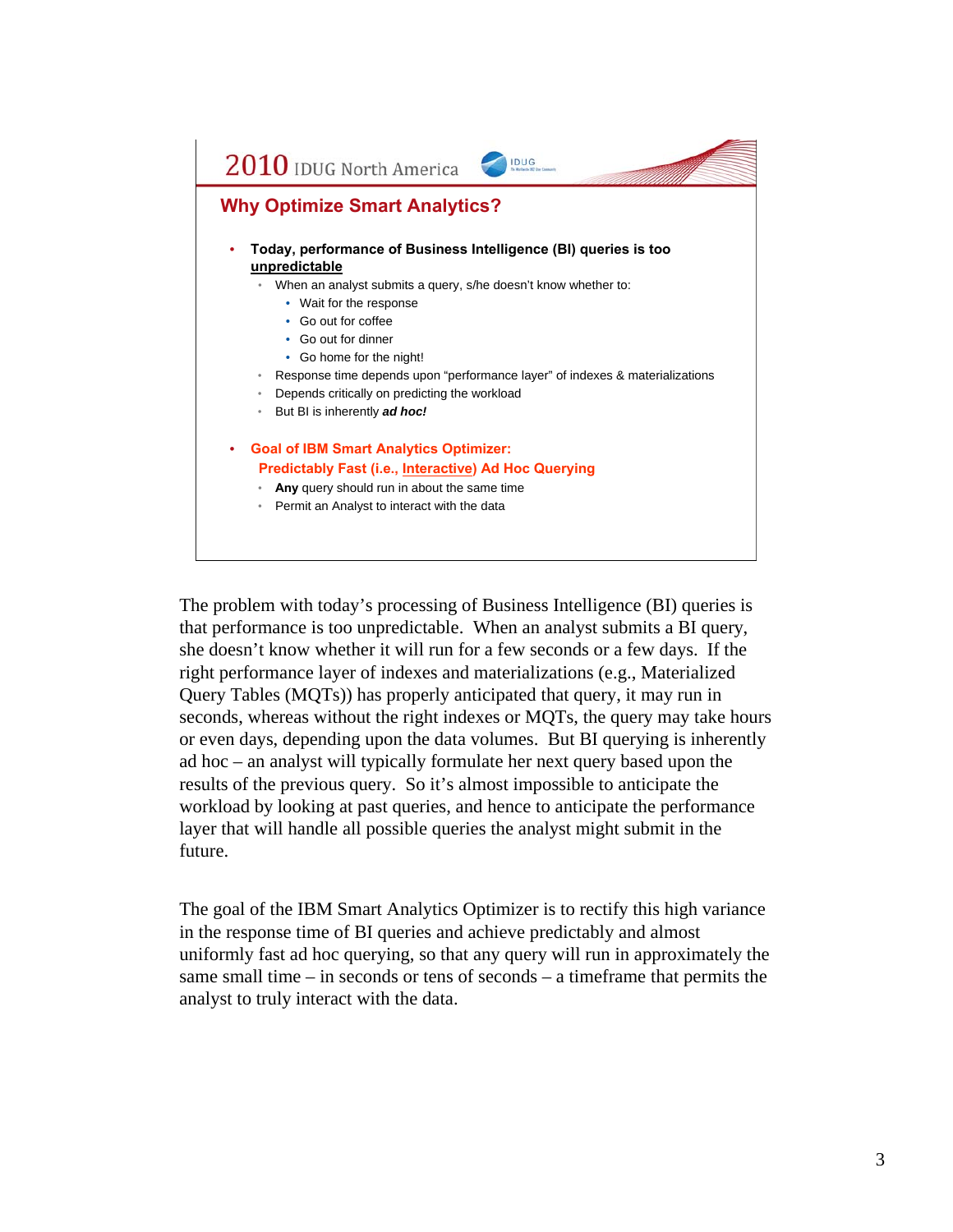

So what is the IBM Smart Analytics Optimizer? It is a network-attached accelerator to DB2 for z/OS (and, in the near future, to other IBM products such as DB2 for Linux, UNIX, and Windows and Informix IDS) that caches a compressed copy of a portion of the data warehouse in main memory and exploits the hardware of modern commodity multi-core processors and proprietary compression techniques to speed up query processing by at least an order of magnitude, without having to "tune" the queries by selecting the best indexes, materialized views, or other performance enhancers. Later in the talk, I'll describe the exciting technology by which this magic is achieved, a combination of exploitation of industry trends and clever proprietary engineering.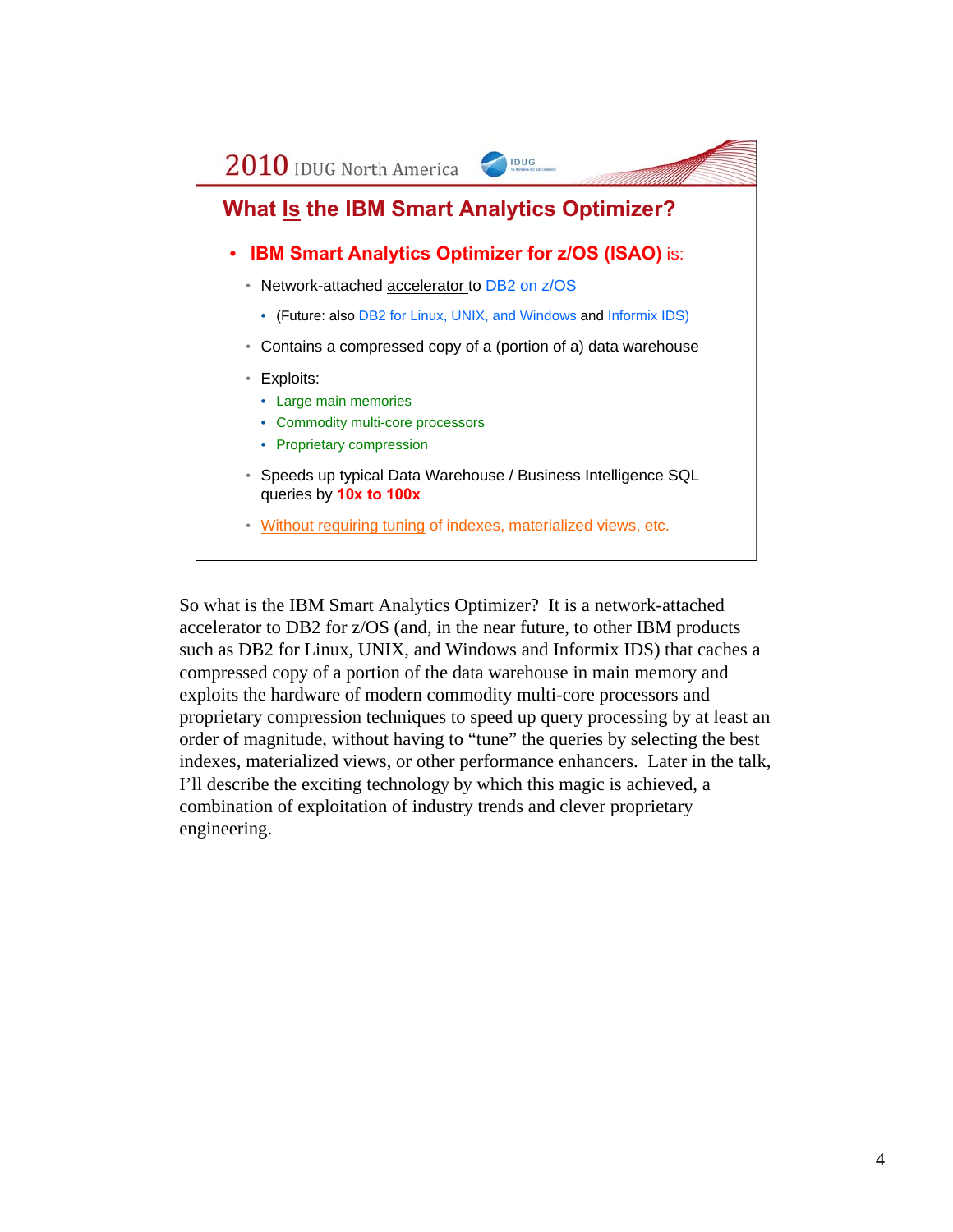

The target market for the IBM Smart Analytics Optimizer is the Business Intelligence (BI) query market, often called OLAP (On-Line Analytics Processing). Databases in this market are typically characterized by a "star" or "snowflake" schema, referring to the shape of the schema graph. At the center of the star or snowflake is typically the largest table in the schema, called the "fact table", containing millions to 100s of billions of rows. Often the fact table contains information about sales transactions, where each row has information about a particular transaction, such as "metrics" such as the sales price, and various "dimensions" that characterize that transaction, such as the date and time of the sale, the product sold, and the geographical location of the store that sold it. To save space and avoid redundancy that would be expensive to update, the fact-table rows store only a foreign key to the full dimensional data, which is stored in dimension tables. Those dimensions can, in turn, have dimensions (often forming a hierarchy), forming a schema that more resembles a snowflake than a star.

BI queries are often quite complex, ad hoc queries that typically are looking for trends or exceptions in the data, in order to make actionable business decisions. They usually access a large subset of the database, unlike On-Line Transaction Processing (OLTP) workloads, which access only a handful of rows. In order for a human to be able to see trends or exceptions, the large volume of data must be summarized, by grouping the data along some dimension (or dimensions) and aggregating one or more metrics with functions like COUNT or SUM or AVERAGE. This sort of query is the "sweet spot" of the IBM Smart Analytics Optimizer.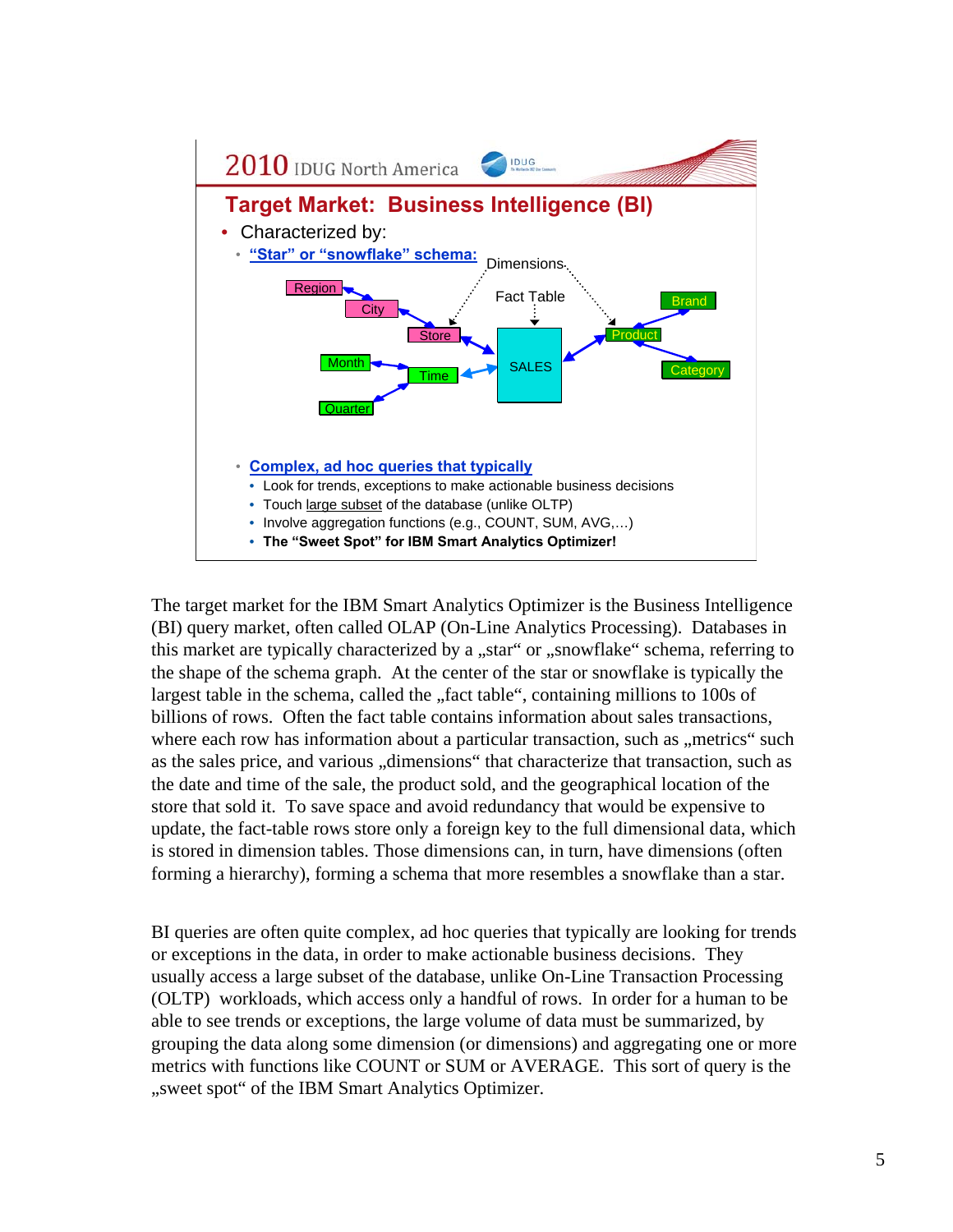

If you speak SQL, this very simple example BI query illustrates the previous ideas in a more concrete way on the schema of the previous slide. The fact table Fact\_Sales is being joined with three dimension tables, Dim\_Product, Diim\_Store, and Dim\_Time. We use the INNER JOIN syntax here to emphasize that it's a join, but you can also just list the tables in the FROM-list, and provide the join predicates in the WHEREclause. Note that the IBM Smart Analytics Optimizer supports left outer joins, but only those in which the fact table is the preserved side and the dimension is the nullproducing side. This permits aggregations that include fact-table rows having unknown values for some dimensions (in this case, for time). Each dimension is limited by a selection predicate in this example, limiting our query to jeans products sold in stores of size greater than 50000 feet in the year 2007. This query is grouping the resulting rows by the product manufacturer and store type, and summing the revenues for each manufacturer-type pair.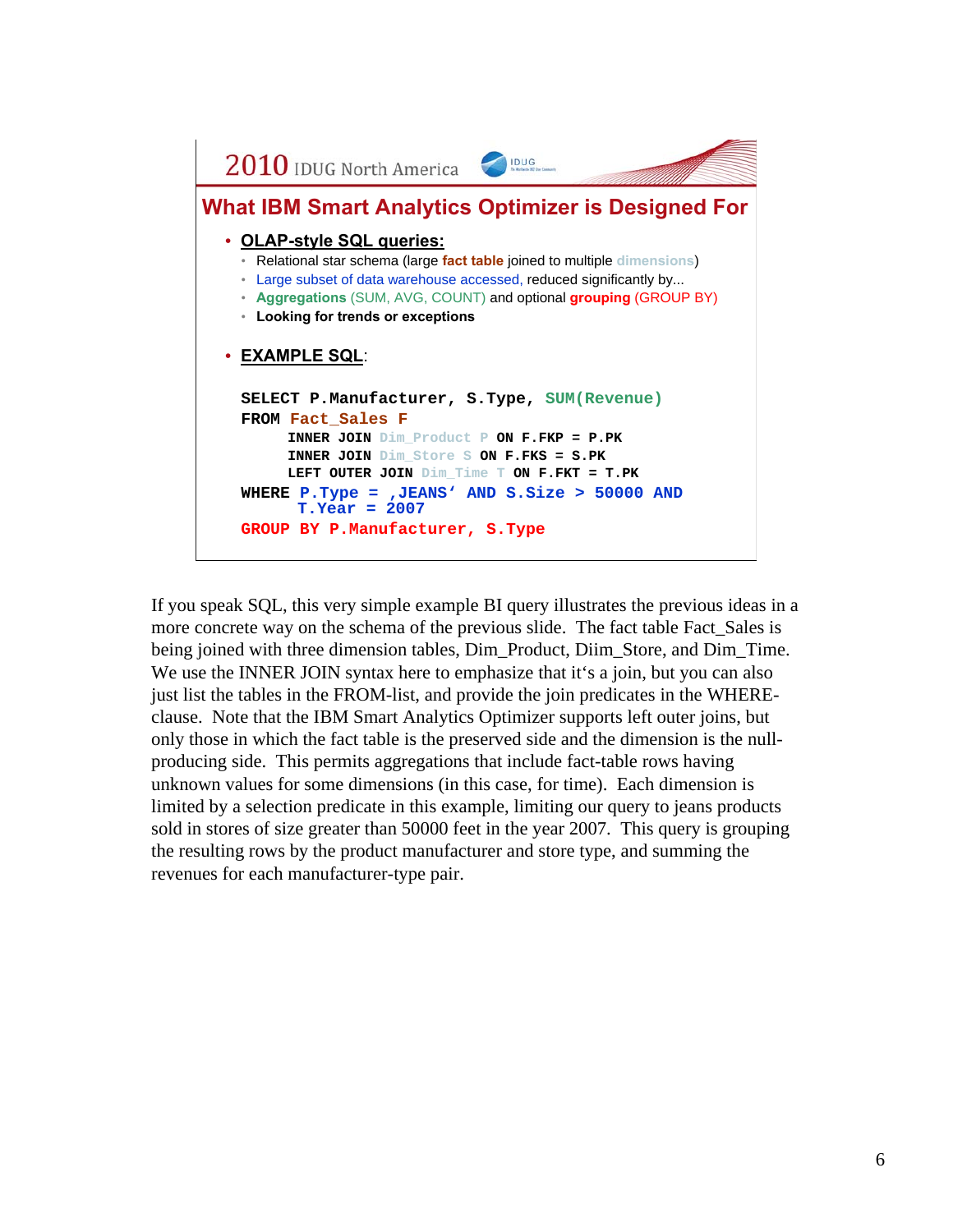

Let's now look at the architecture of the IBM Smart Analytics Optimizer.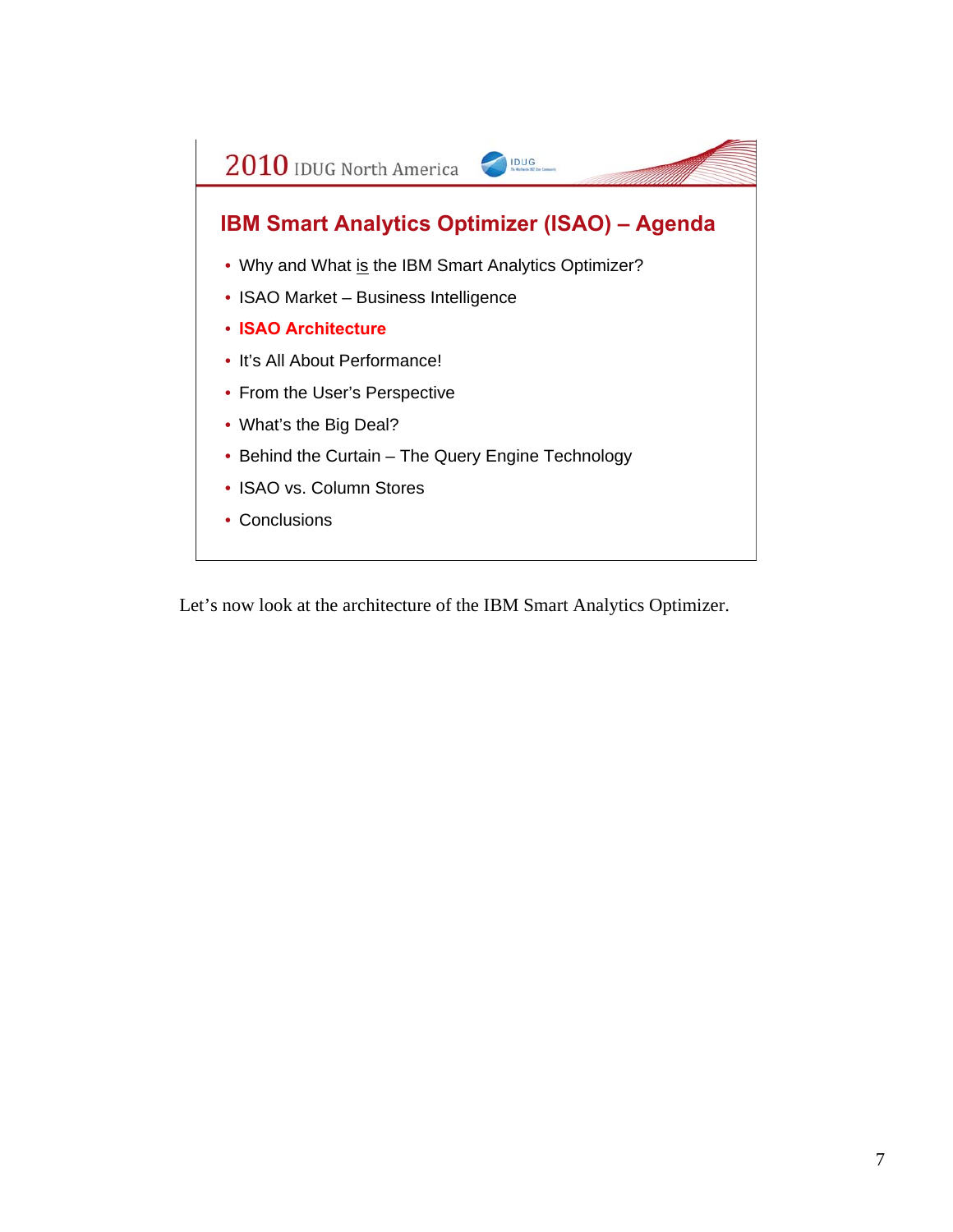

The IBM Smart Analytics Optimizer is configured as an accelerator appliance that is network-attached to DB2 for z/OS. We start with a standard data warehouse managed by DB2 for z/OS, and add an IBM Smart Analytics Optimizer that runs on an IBM Blade Center, which is connected to the z platform via TCP/IP. However, the user sees the accelerator as a System z resource – there are no externalized interfaces to the accelerator! Once the user has defined the data of interest to be accelerated, a bulk loader extracts a copy of that data automatically from the data warehouse by DB2, pipes the data to the accelerator, analyzes it, and compresses it for storage on the blades of the accelerator. The assignment of data to individual blades is arbitrary and not controllable by the user. Once the data has been so loaded, SQL queries coming into DB2 for z/OS that reference that data may be routed automatically by the DB2 optimizer to the IBM Smart Analytics Optimizer, where it will be executed on the accelerator's compressed data, rather than DB2. The SQL query is first parsed and semantically checked for errors by DB2 before being sent to the accelerator via the DRDA protocol in a pre-digested subset of SQL, and results are returned to DB2, and thence to the user, via DRDA, as well. Note that the user need not make ANY changes to their SQL queries to get the router to route the SQL query to the accelerator – it simply has to reference a subset of the data that has been loaded. More on that later…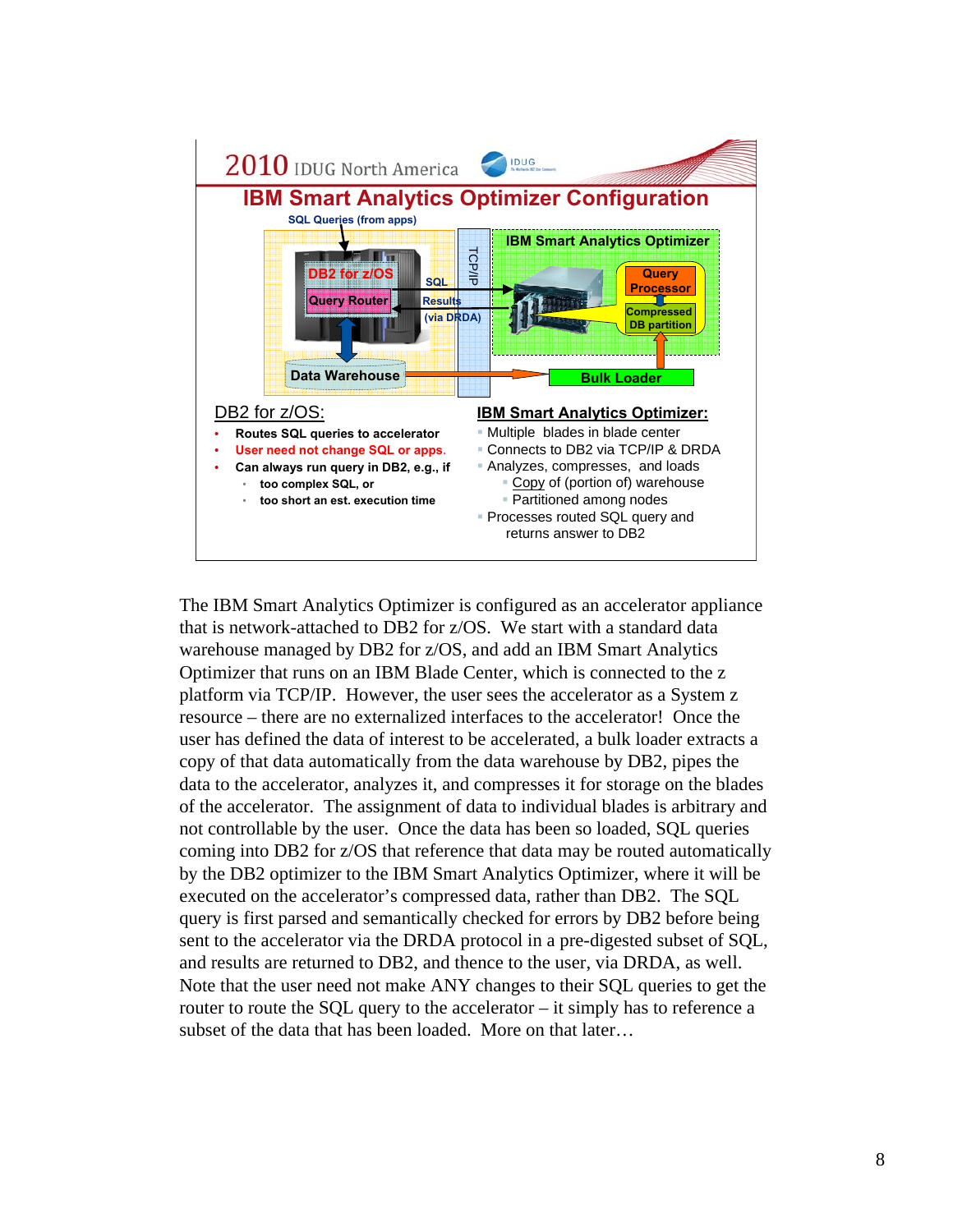

Looking a little closer at the architecture of the IBM Smart Analytics Optimizer, and the IBM Blade Center H on which it runs, we see here an example of the "Small" configuration, with one fullypopulated Blade Center containing 14 blades. (The IBM Smart Analytics Optimizer comes in 5 ., Tshirt" sizes, "Extra-Small" (1/2 Blade Center), "Small" (1 Blade Center), "Medium" (2 Blade Centers), "Large" (3 Blade Centers), and "Extra-Large" (4 Blade Centers).) All blades contain two sockets, with a quad-core Nehalem chip in each socket, for a total of 8 cores per blade, and 48 GB of real DRAM and some flash memory used for storing intermediate results. Blades are (soft-) designated as either coordinators or workers. Coordinator blades receive queries from DB2 and broadcast them to the workers, then receive partial answers from the workers, merge the results, and return them to DB2. Only worker blades store data that has been replicated from DB2, and dedicate up to 32 GB of DRAM for storing data; the rest is working memory used for storing the system code and intermediate results. A DS 5020, connected to the Blade Center via the General Purpose File System (GPFS), is needed only to back up the accelerator system code and the compressed data of each worker node – no data is accessed on the DS 5020 during normal query operation (remember, the accelerator is a main-memory database!!). There are always at least 2 active coordinator blades to avoid a single point of failure, plus one held in reserve that can take over for any worker blade that might fail by simply loading its image from the DS 5020. While waiting for such an unlikely failure, however, the reserve blade can also act as a coordinator. Since IBM Blade Centers when fully populated hold 14 blades, this means that there can be 11 worker blades per Blade Center. If you do the math, this means that one IBM Blade Center can hold at most  $11 * 32$ GB = 352 GB of data. Since the IBM Smart Analytics Optimizer can achieve compression ratios of 2X to 8x, or even more, depending upon the data, we can conservatively estimate a simple rule of thumb that each Blade Center can hold at least 1 TB of raw (pre-load) data, and probably a good deal more. This means that the maximum configuration of the "Extra-Large" configuration can hold at least 4 TB of raw data in memory.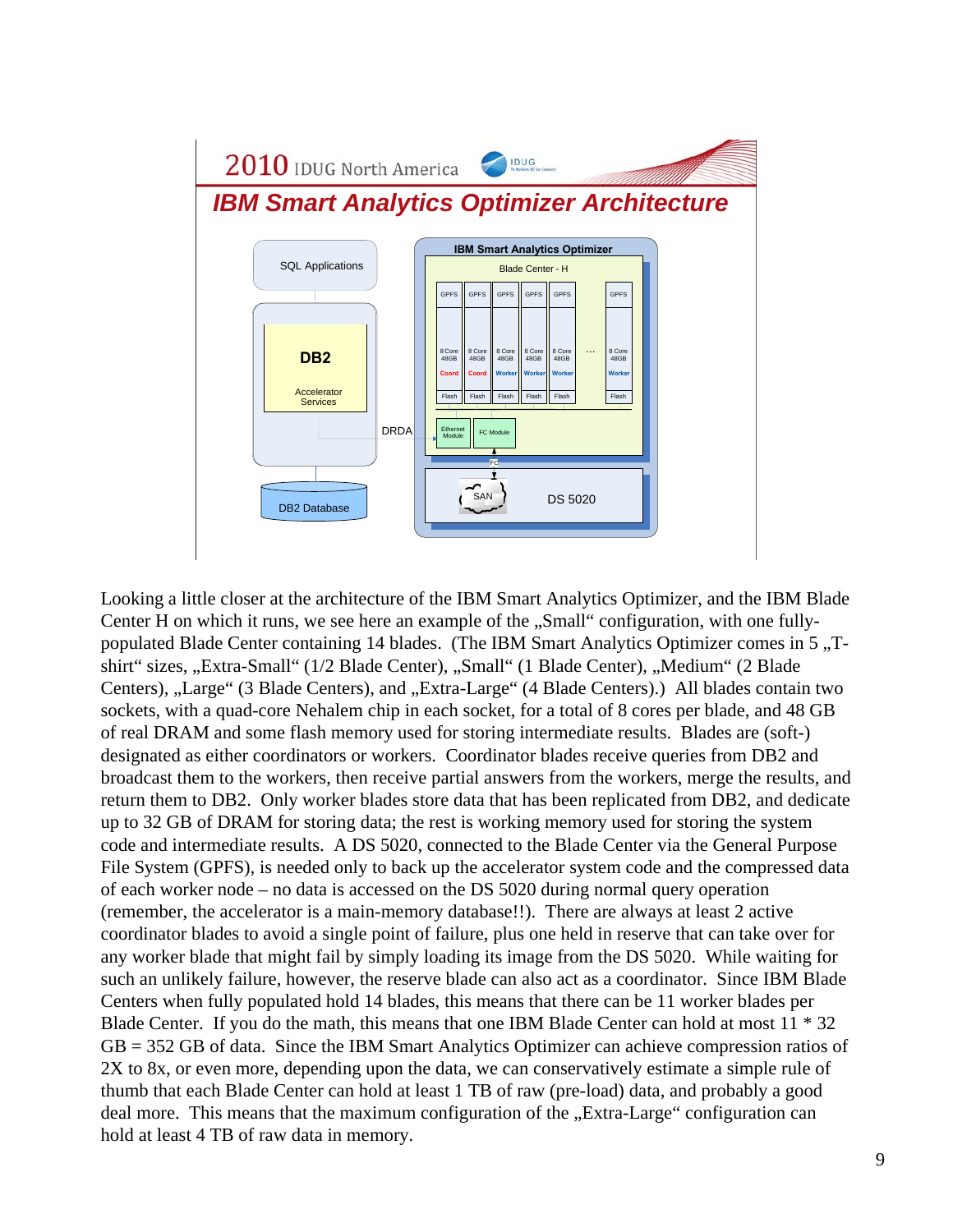

Since an accelerator is all about performance, just how good is the performance of the IBM Smart Analytics Optimizer? Well, in fact, it's really good!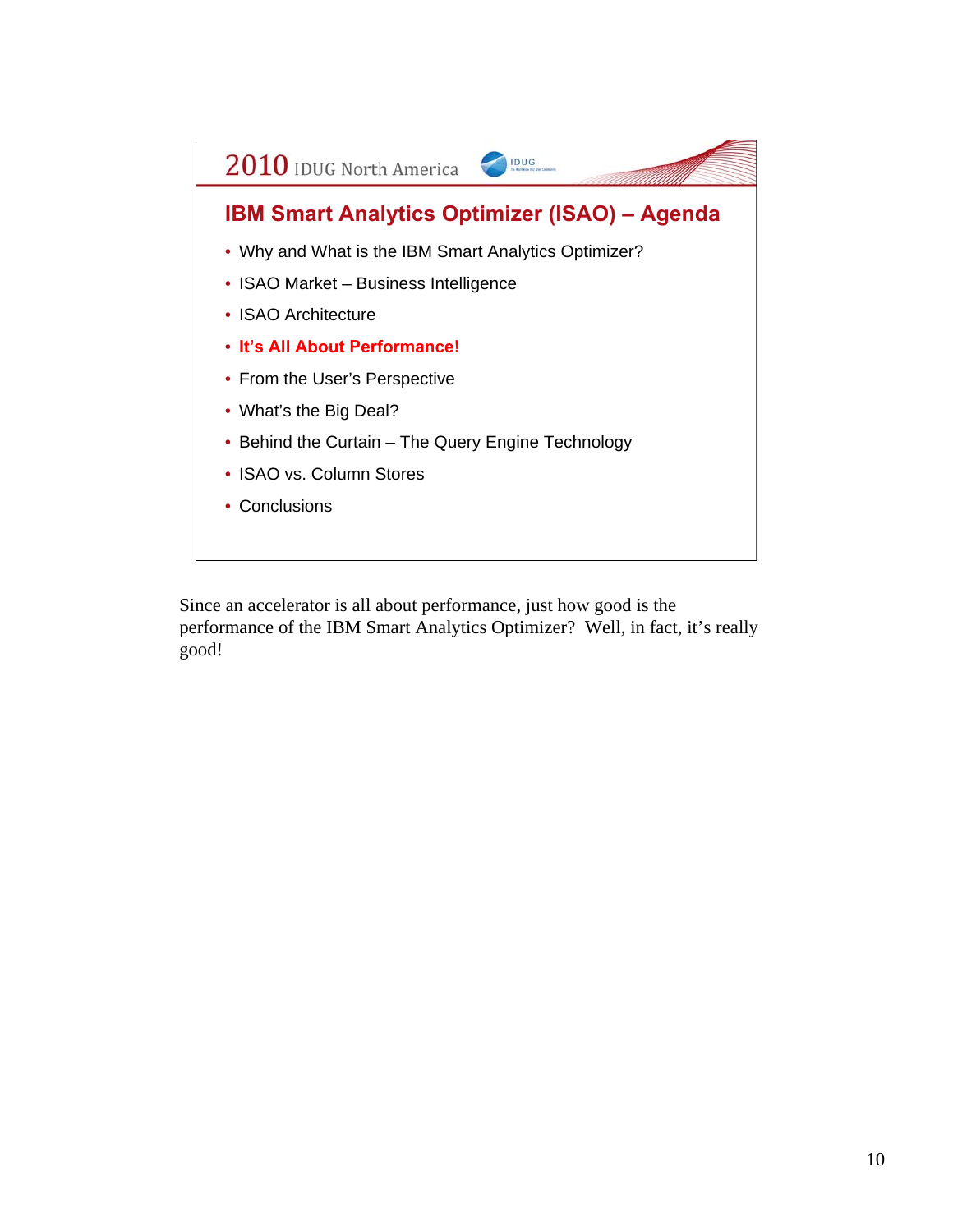

This rather complex chart shows the absolute run times in seconds (on the yaxis at the left) of queries from our alpha customer run on both DB2 for z/OS and the IBM Smart Analytics Optimizer (abbreviated hereafter as ISAO). The DB2 times are in blue, and the ISAO times are in red. Since some run times (esp. for ISAO!) are hard to see, I've put the exact time in numeral form on top of each bar, as well. In addition, we show the speed-up ratio -- defined as the ratio of the DB2 time to the ISAO time – in green bars and measured on the yaxis to the right. DB2 for z/OS performance experts at IBM's Silicon Valley Lab chose the best indexes for, and tuned, each query, in consultation with the customer. Remember that DB2 for z/OS is a disk-based system, whereas ISAO has all the data in memory!

On average, ISAO sped up this set of user queries by an average of 85 times! However, the key thing to notice from this chart is that the speed-up ratios are proportional to the run time on DB2 for z/OS, i.e., was greatest for the queries that ran the longest on DB2, This means that ISAO accelerated the problem queries the most! This is a DBA's dream! How could this be? The next chart reveals the secret – the denominator of the speed-up ratio is almost constant!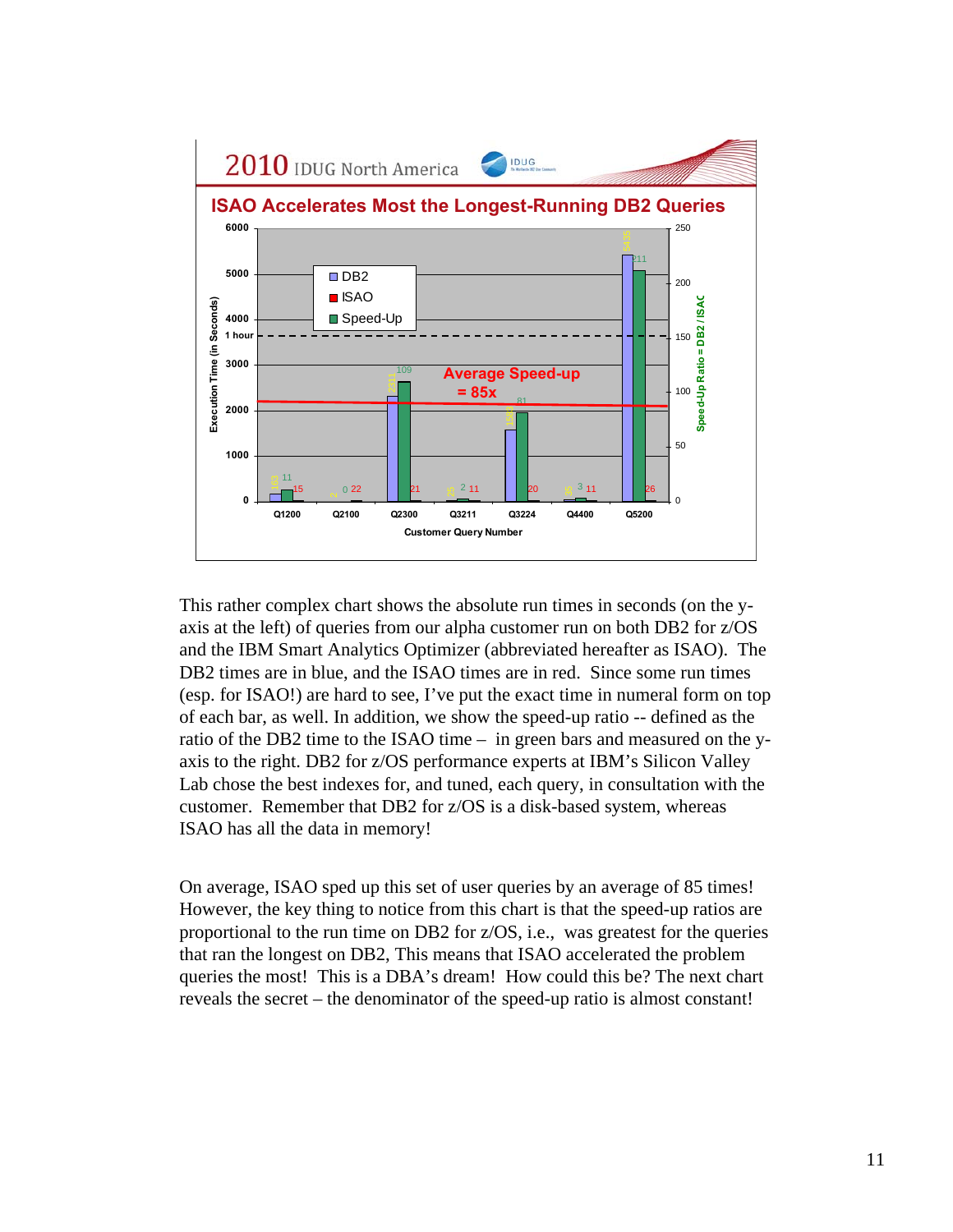

If we zoom in on the previous graph, and just look at the ISAO times (in seconds), we see the secret to why ISAO speeds up the problem queries the most – its execution time varied little from one query to the next, with all queries completing in 11 to 26 seconds, depending upon the complexity of the query. This seems remarkable, as one of the queries (Q5200) ran on DB2 in about an hour and a half, until you realize that ISAO uses essentially the same simple scan plan for every execution of any query. So in this way, execution times vary only depending upon the number of predicates, the number of GROUP BY columns, and any ORDER BY sorting.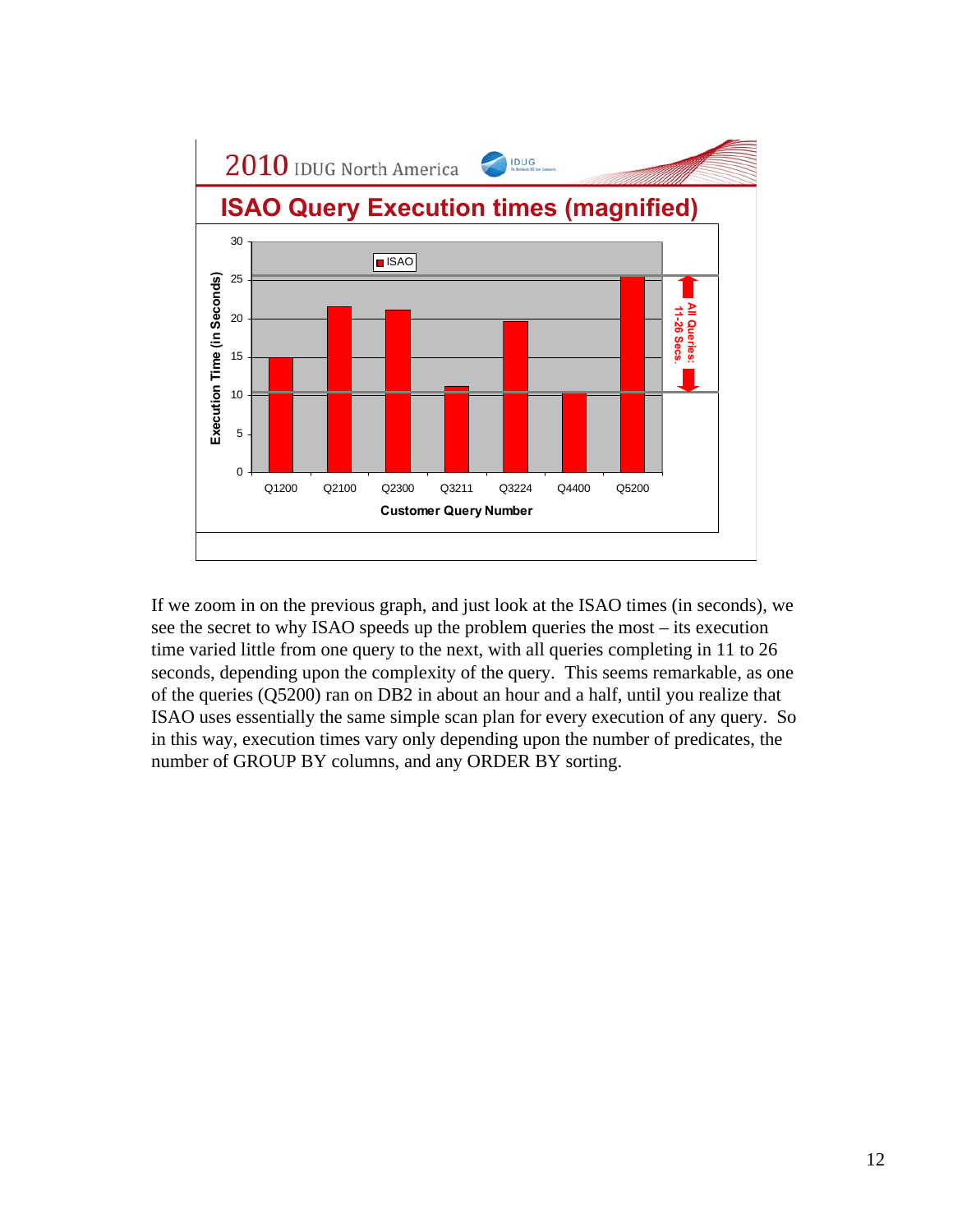

I'm afraid I lied to you (a bit) in the previous slide, because those are actually old results, obtained in December 2008. Since that time, we've made some performance improvements and rerun the alpha customer's queries on ISAO as of October 2009. Now all the queries run in 3 to 8 seconds, an improvement of over 3x from our earlier results!

All, that is, except query Q2100. If you go back two slides, you'll see why Q2100 is missing an ISAO execution time now. The December 2008 results show that query Q2100 actually ran faster on DB2 (only 2 seconds, vs. 22 on ISAO!). So it would be better to NOT route it to ISAO, because this particular query is more of a "point query" that touches little data and probably uses the perfect index for that query. The DB2 for z/OS Optimizer estimates the DB2 execution time as part of its optimization, so it can  $-$  and should!  $-$  avoid routing such queries to ISAO that do not fit our  $\alpha$ , sweet spot". We fixed this so that the DB2 Optimizer now makes this determination, and so when we reran the alpha customer's workload in October 2009, DB2 correctly never routed this point query to ISAO. So we don't have a measurement of ISAO's execution time for this query.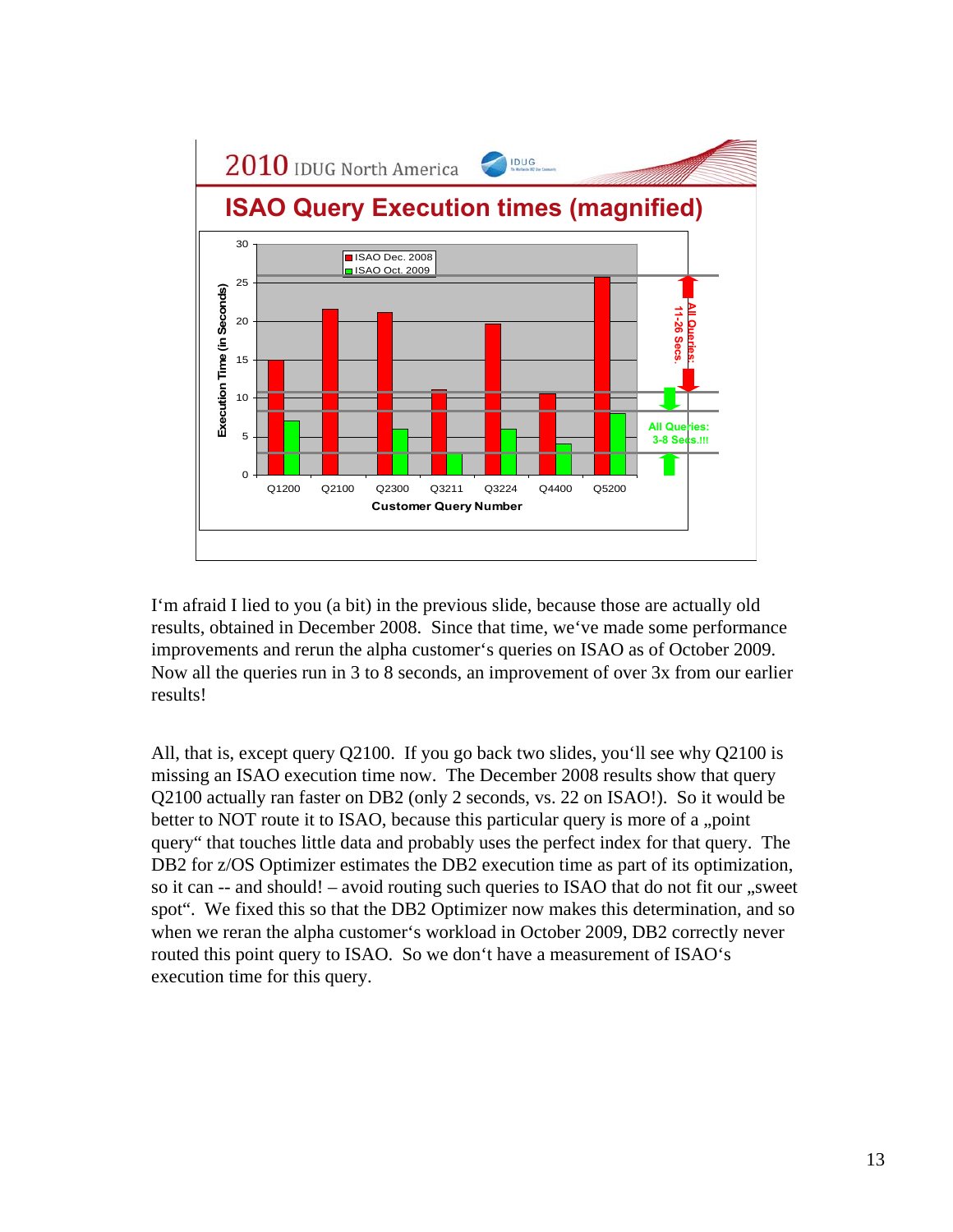

In case you thought we just got lucky in our choice of alpha customer workloads, I've included a slide proudly shown by our beta customer at last fall's Information On Demand Conference (IOD 2009), in which speed-ups ranged from 1.2 times to over 378 times! It's important to note that the speed-ups you enjoy with ISAO will depend greatly upon the schema, the data, and the query, as this chart graphically illustrates. Note that the y-axis in this graph is in minutes, not seconds, and that the long execution times for ISAO were measured early in the beta and revealed some problems when dimension tables were bigger – relative to the fact table – than we'd assumed they'd be. Once we addressed these issues, the speed-up ratios improved significantly, but the 378 times speed-up was on a different schema, in which the dimensions were several orders of magnitude smaller than the fact table.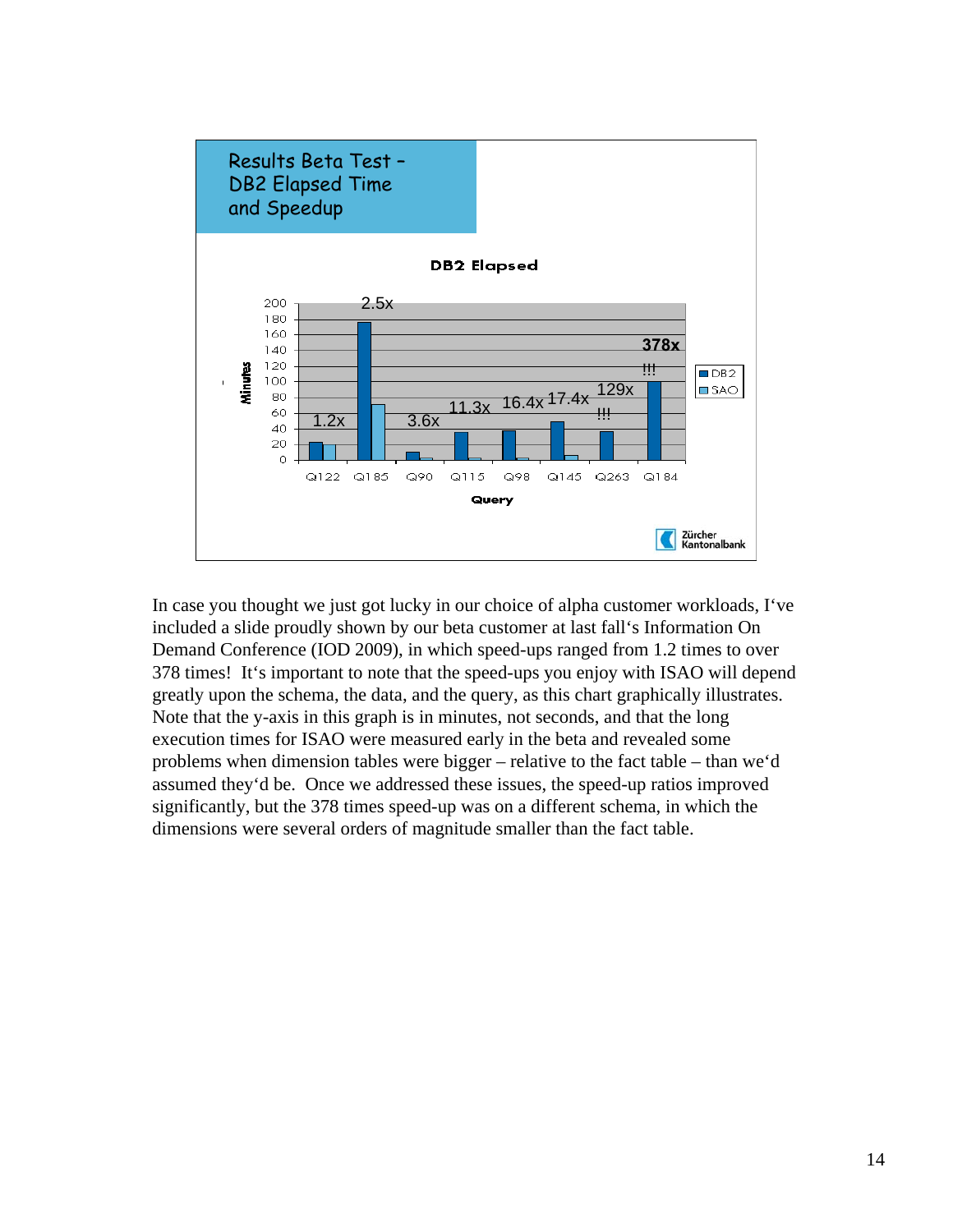

Let's now look at the IBM Smart Analytics Optimizer from the user's perspective. What does it take to set it up, and what kinds of queries will it be able to accelerate?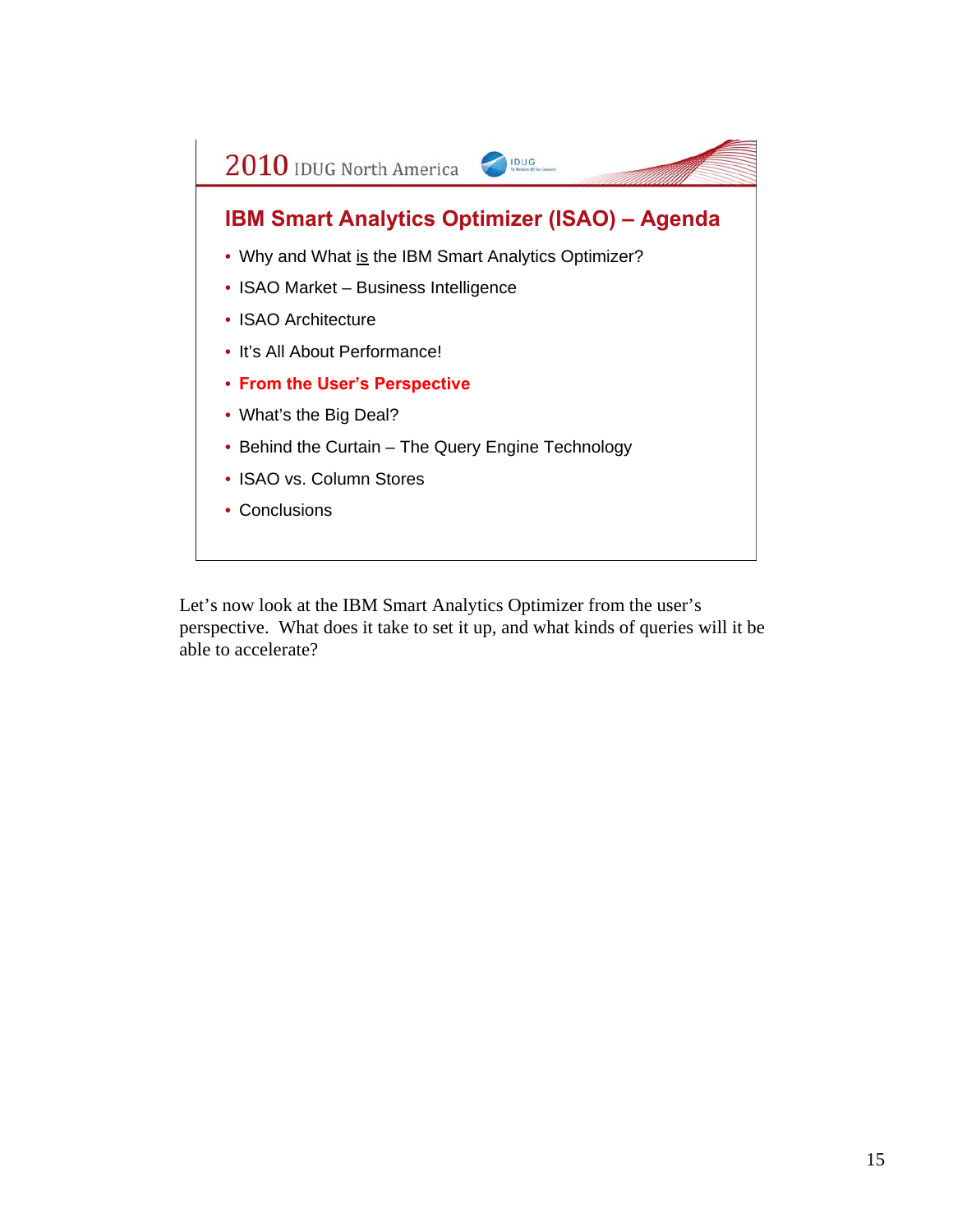

To get started, the user first defines a mart within the data warehouse that he or she wants to accelerate. A mart is defined as a fact table and its corresponding dimension tables, so think of it as a single star or snowflake schema. Using a rich client interface in Data Studio, the user identifies the tables involved, as well as the join relationships that related them, including whether they're one-to-many (1:n) or many-to-many (m:n) relationships. This information is then stored in the DB2 catalogs. Stored procedures are then used to populate ISAO by extracting the mart's data from DB2, piping it to ISAO, and analyzing, compressing, and loading the compressed version in ISAO. ISAO also keeps a version of the catalog information, sent in XML form, in its catalogs. You can think of this process as a form of ETL (Extract, Transform, and Load) for the ISAO mart; the transformation is the encoding that is done in parallel on ISAO. Almost all the heavy lifting on the DB2 side is done by stored procedures.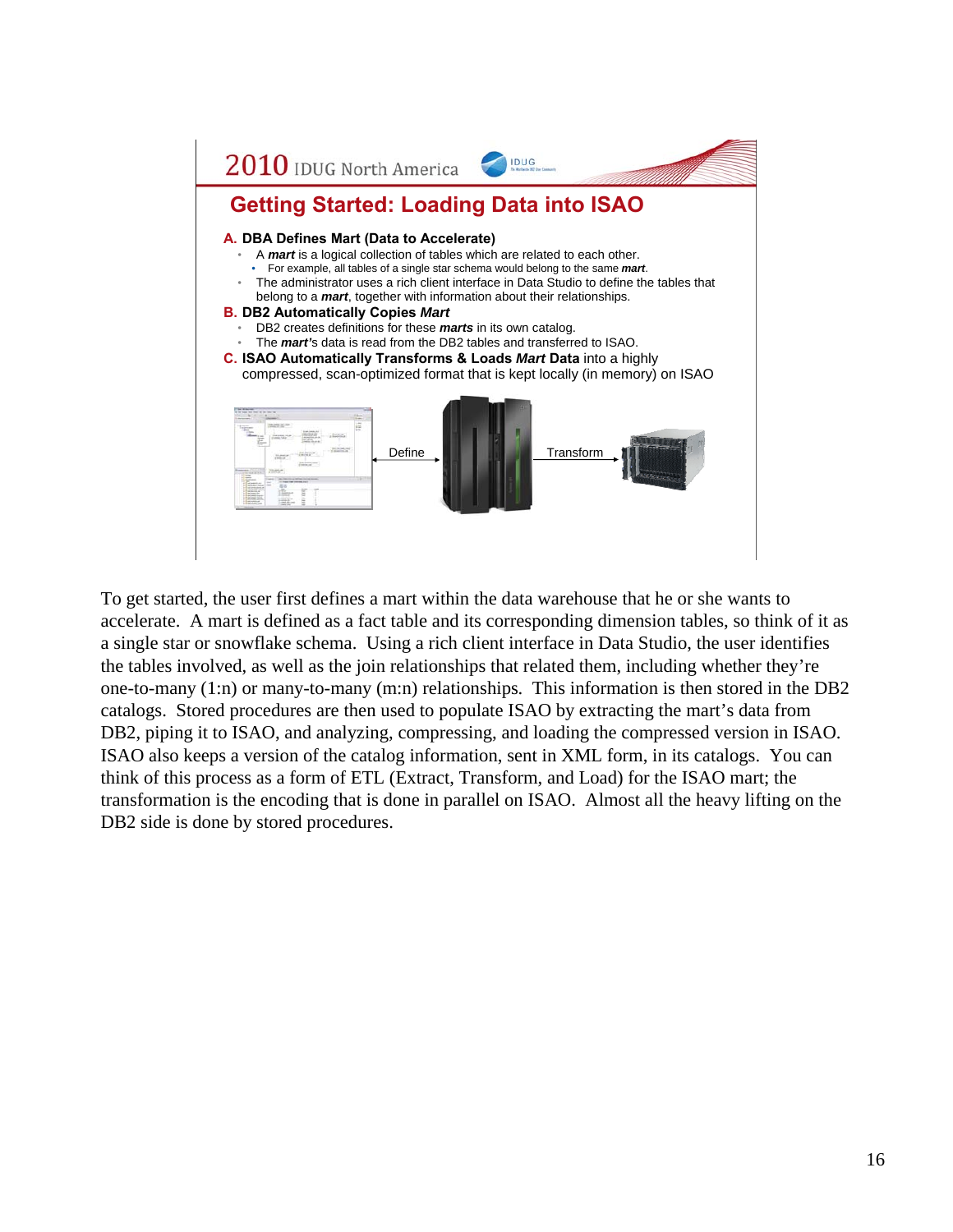

All the performance gains we highlighted in the last section won't be much help if most queries can't be accelerated, so the question arises: What percentage of \*my\* queries will the IBM Smart Analytics Optimizer be able to handle? That largely depends upon what data types your database contains, and what constructs your queries use. Since the IBM Smart Analytics Optimizer is a brand new query engine, in its first release we couldn't implement all of SQL, which is a very rich language. We have supported most built-in SQL functions and most SQL data types, but not all. And because the query router re-uses the logic of query matching used for materialized query tables (MQTs) by defining an almost identical object, called an Accelerator Query Table (AQT), it inherits some of the limitations of MQT matching. For example, the DB2 optimizer routes each query block (SELECT...FROM...WHERE...) individually. Nested correlated subqueries cannot be routed. Only very simple column-equals-column equi-join predicates can be matched – any expressions or inequalities will not match the AQT. And only inner joins and left outer joins in which the fact table is the preserved side (i.e., the dimension table side is the null-producing side) are permitted. Large objects of any sort, including LOBs, BLOBs, CLOBs, and XML data types, cannot be matched. A single AQT cannot reference more than 225 tables containing 750 columns in aggregate. Based upon an analysis of typical Business Intelligence queries, we determined that certain functions were infrequently used, such as the trigonometric functions and user-defined functions. We implemented the most commonly used string functions, but certain advanced string functions such as LOCATE, LEFT, OVERLAY, and POSITION will have to await a later release, as will the more complicated OLAP functions of RANK, DENSE, ROLLUP, and CUBE. Lastly.complicated join graphs involving cycles or tables joined to themselves are disallowed.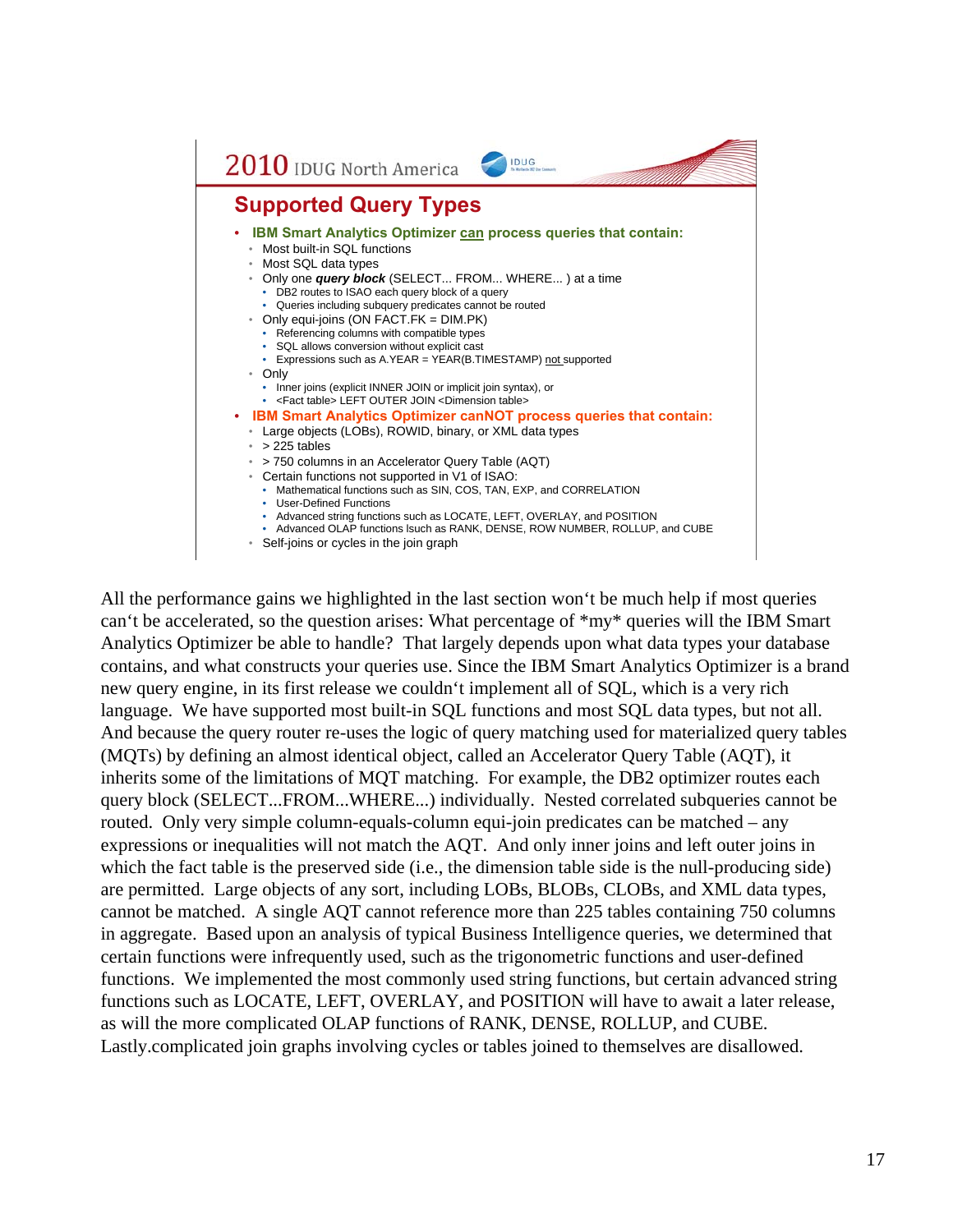

Early in the development of the IBM Smart Analytics Optimizer, we did an analysis of over 21,000 queries in the workloads of several major customers, to determine what percentage of those queries could be routed to ISAO, given the constructs we intended to support. We found that the percent of queries that could be routed varied quite a bit, but on average over 65% of the queries could be routed. "Your mileage may vary", too! For this reason, we have developed a program that will analyze your workload and data characteristics, and estimate for you how many of your queries are likely to be routable to ISAO. In this way, you can determine whether your workload will benefit from ISAO before you buy it. Keep in mind that this chart is based upon the number of queries, not the amount of time each query runs. Remember from the performance charts that queries running the longest will benefit the most, so the gains in terms of MIPS saved could be significantly more, as some long-running queries will dominate the MIPS used. Also, this was a paper study that was accomplished before we had the actual system. We hope to re-visit this study and measure the actual time saved by off-loading queries to ISAO, but for many of these workloads we don't have the actual data – just the schema and queries. We'd be delighted to evaluate your schema, data, and queries.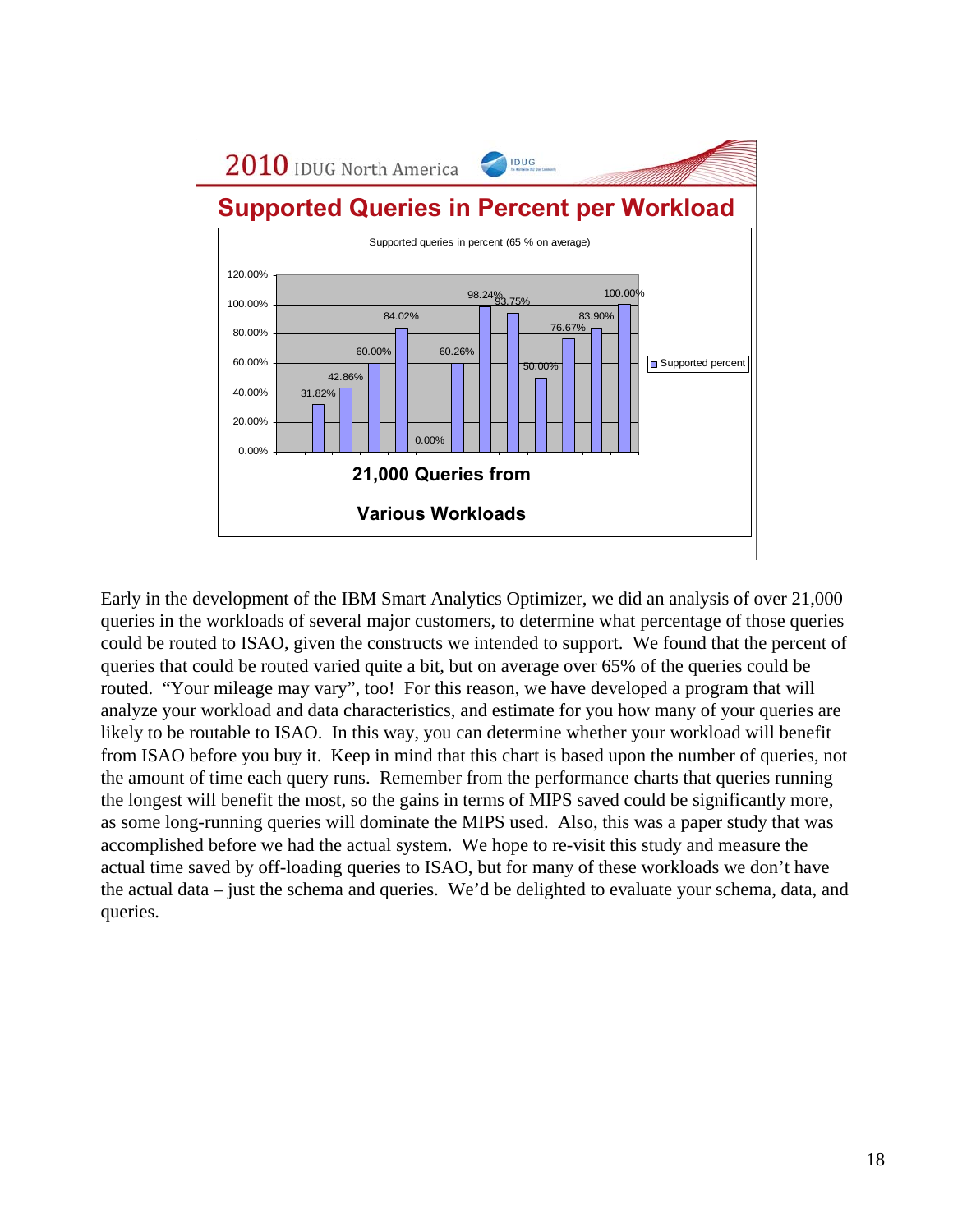

Now let's understand how all this was accomplished, and why we think it's a big deal, a disruption to the database market.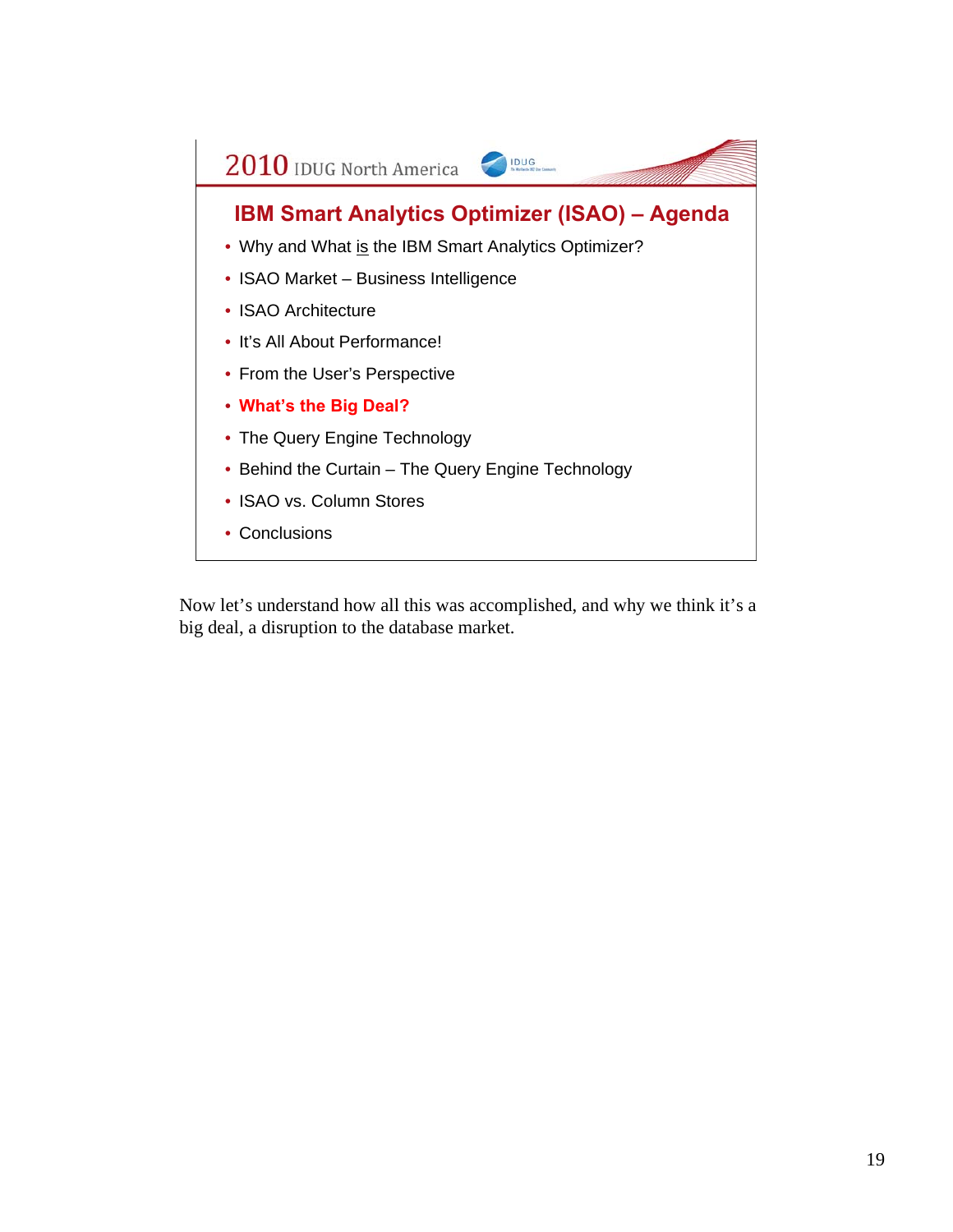

The IBM Smart Analytics Optimizer was designed from the ground up to exploit several important trends in hardware technology that are quite disruptive to database technology. Though Moore's Law continues to pretty much hold true, the increased density of chips is no longer resulting in ever-increasing clock rates, because the power consumption that that would require would result in power densities so great that chips would literally melt. So the industry has shifted toward using the increasing density of transistors on chips to have multiple CPUs, or cores. (We may have to come up with a new acronym, since \*Central\* Processing Unit seems quite anachronistic in this multi-core world!) to achieve greater speed via parallel execution. Unlike most legacy software, ISAO was designed explicitly to capitalize upon multi-core processors by chopping the data into small partitions, each of which can be independently processed by a core. As a main-memory database, we are of course exploiting the ever-increasing sizes, and decreasing costs, of commodity DRAM. And by spreading the data over multiple such processors and connecting them with a fast interconnect between the blades, we can accumulate quite large real memories in aggregate. Today's disk-based DBMSs were designed at a time when the latency gap between the time to randomly access something in main memory (DRAM) was only a few orders of magnitude from the time to access something on disk, As DRAMs have shrunk, so too has the time to access a particular byte in memory, while the time to move the disk arm to a particular piece of data on disk has NOT appreciably improved in decades. This means that there is an increasing gap of many orders of magnitude between DRAM and disk latencies, which propel us toward a mainmemory DBMS. Hard disk drives are increasingly becoming archive storage! The architecture of ISAO exploits all these trends by starting with a clean slate, departing from 3 major tenets that database system designers have pretty much held sacrosanct for the last 4 decades. Given the extreme changes in hardware capabilities over the last 4 decades, it's actually amazing how well DBMS architectures have "weathered the storm", but we felt that the traditional architecture had been stretched to the breaking point, and it was time to rethink the whole architecture.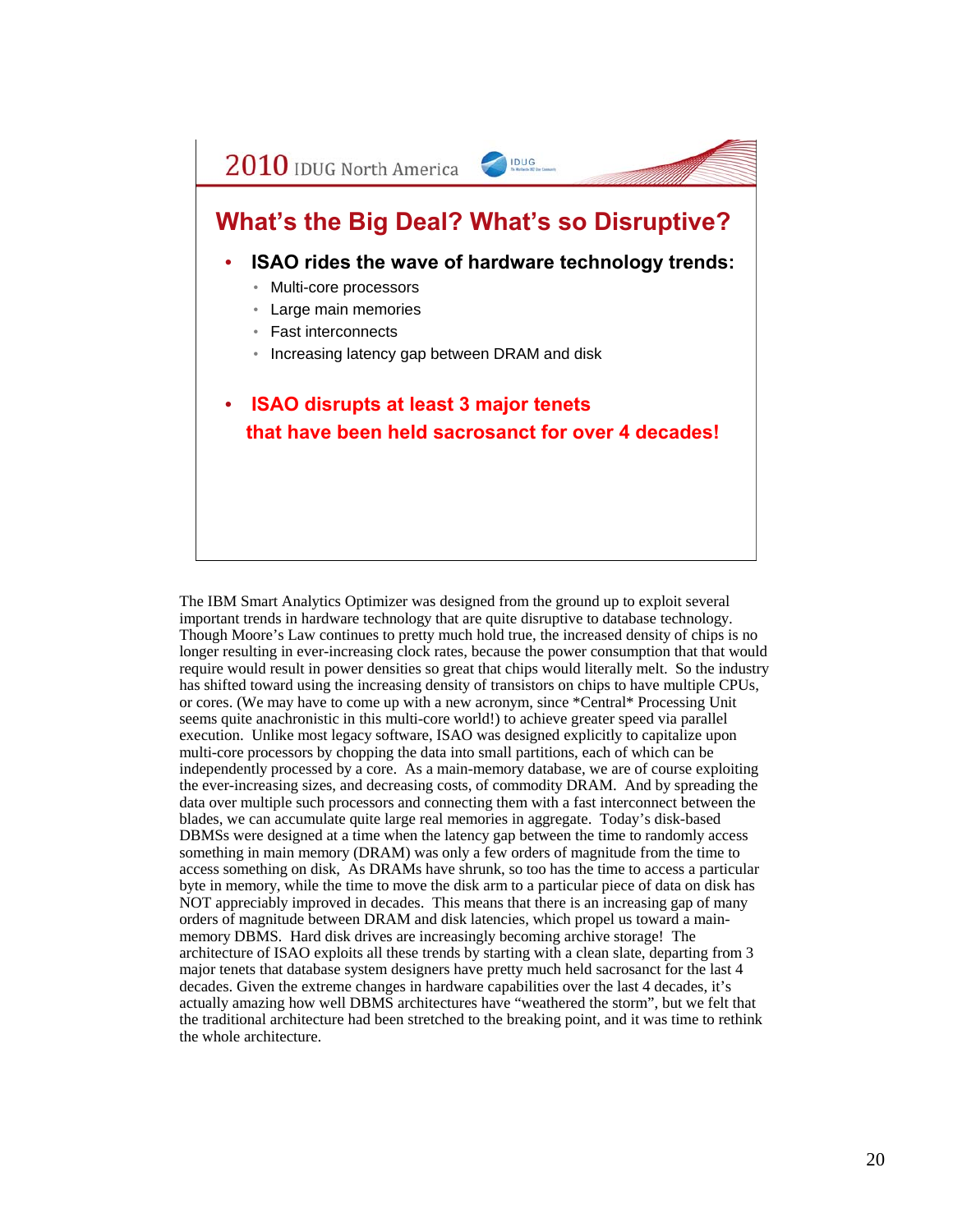

The first major tenet is that one couldn't fit a useful amount of any data warehouse into main memory. So it was presumed that data warehouses had to be on disk, and disk dominated our thinking about costs, performance, data placement, and administration. Disk was the "800 pound gorilla" that could not be ignored, and we put all our energies into trying to minimize it, for good reason, as the gap between DRAM and disk arm latencies grew.

The disruption is that cheap main memories and, increasingly, flash memory, when aggregated over a large number of commodity machines, start to look pretty substantial, particularly when the data is compressed. As we calculated earlier, a Blade Center can hold over a terabyte of data in real memory, and that's using the most cost-effective memory DIMMs, not the largest ones possible (which are more expensive per byte). There seems to be no immediate barrier to this trend continuing. As a consequence, many data marts in today's enterprises, and some entire data warehouses of smaller enterprises, can begin to fit in a main-memory database! And when the disk bottleneck is removed, it is of course replaced with a new bottleneck, which seems to be the memory bandwidth, that is, the speed of moving things from DRAM into the L2 cache, as well as the CPU speed itself. However, newer chips promise to have ever more cores, so probably memory bandwidth will increasingly be the new bottleneck. And since DRAM is byte-addressable, there is no preferred access path. In contrast, on disk data is mapped to a linear address space, and moving to a new location involves an increasingly expensive (relatively) disk arm movement.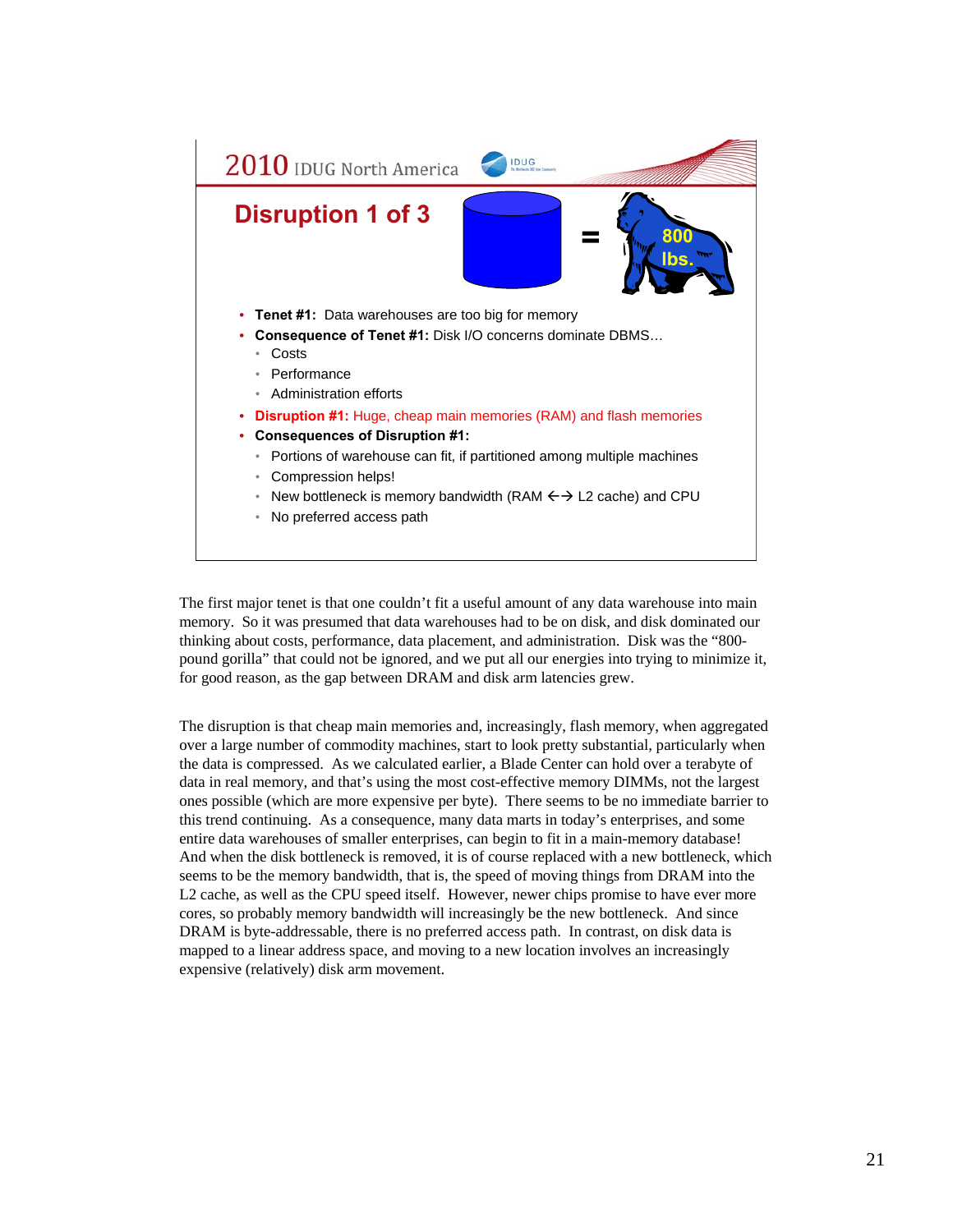

The second major tenet of databases, held for decades, was that the only way to scale up to really large databases was via indexes and pre-materializing frequently-accessed data in MQTs, cubes, etc. As a consequence, we needed an optimizer to choose among these various performance enhancers, and we needed a 4-star wizard to choose which of the many such enhancers to create and maintain. To do that, we had to anticipate what queries might be posed in the future, usually using historical workloads that were assumed to be indicative of future workloads, a questionable assumption in BI, which is inherently ad hoc.

The disruption is that massive parallelism made possible by legions of commodity multi-core processors can divide and conquer large databases, so that scanning the data for every query becomes not only possible but desirable when accessing more than a few records. As a result, we need only define one AQT that delimits what data is in the accelerator, rather than the dozens of MQTs and indexes that a standard database requires. We always scan the database for every query, although, as we'll see in a minute, entire portions of those scans can be eliminated when the literal in a predicate doesn't exist in the dictionary for that portion. Always performing the same query execution plan (a scan) significantly simplifies the accelerator, eliminating the need for this "performance layer" and an optimizer to choose among them, significantly reducing the total cost of ownership and the variance in response times.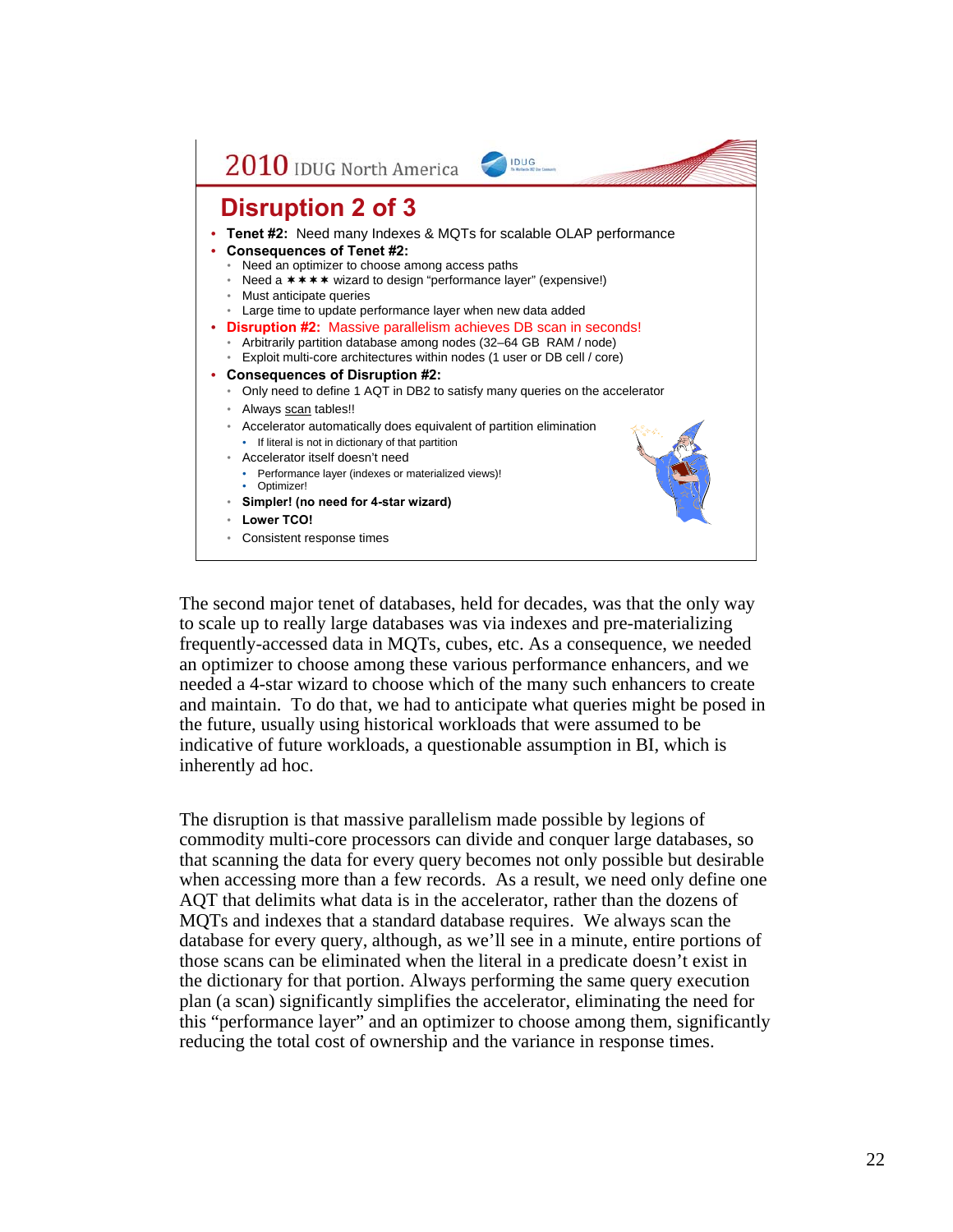

For many years, we thought that a main-memory database system was little different from a standard disk-based DBMS with a buffer pool large enough to obviate any disk I/Os. But what we have found in building the IBM Smart Analytics Optimizer is that clever engineering can do far, far better. Examples of this are described in the following slides, but include the exploitation of a proprietary compression technique that preserves the order of the underlying domain and uses fixed-length codes within database partitions, allowing us to perform most SQL operations on the encoded (compressed) values. This in turn allows ISAO to fit multiple columns into a single register, so that predicates can be applied on all those columns simultaneously. We also exploit cache-conscious algorithms and special vector operations on multiple rows at a time. Lastly, we use hashing rather than sorting to perform grouping.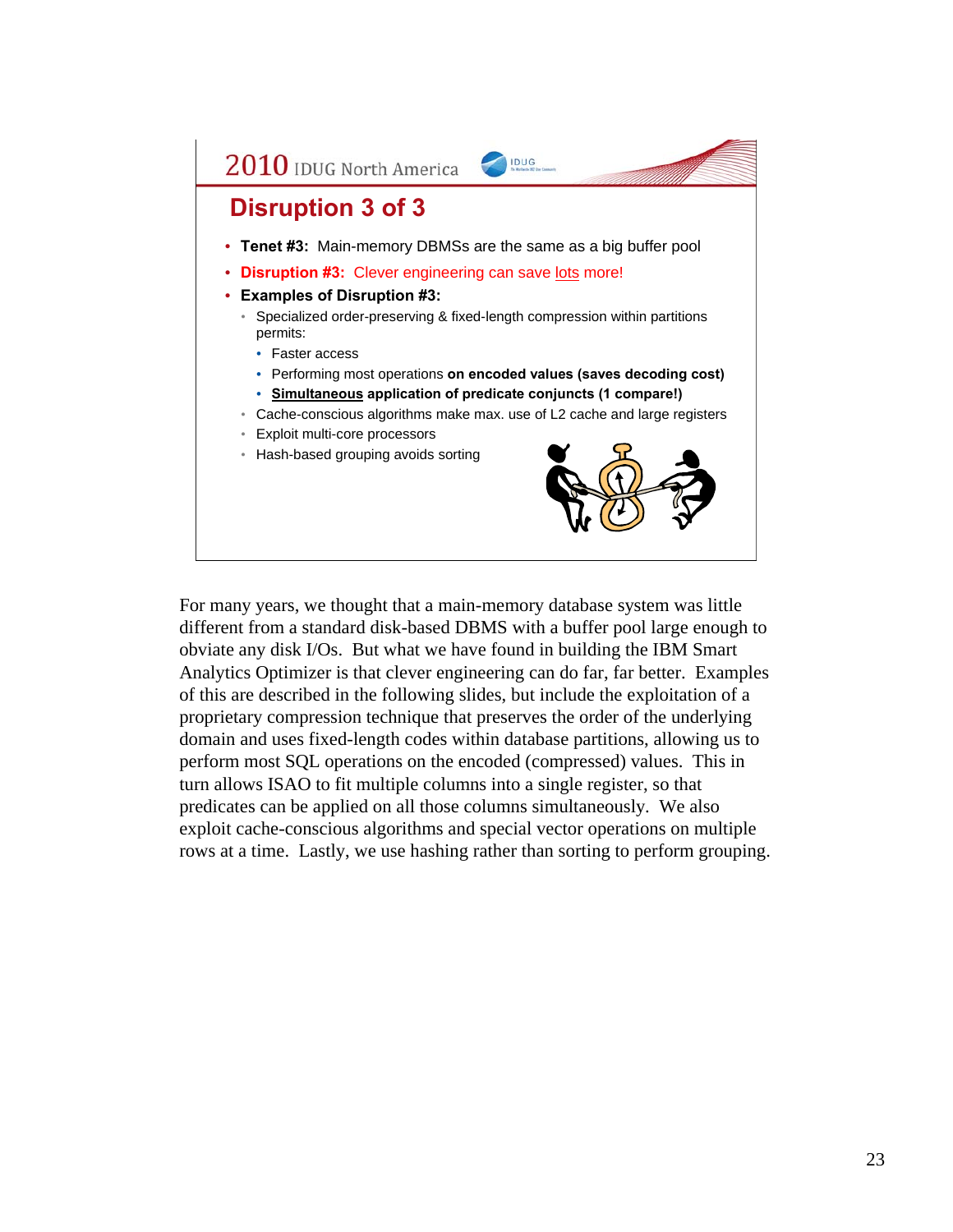

Let's now take a look at the technology that makes this revolution happen.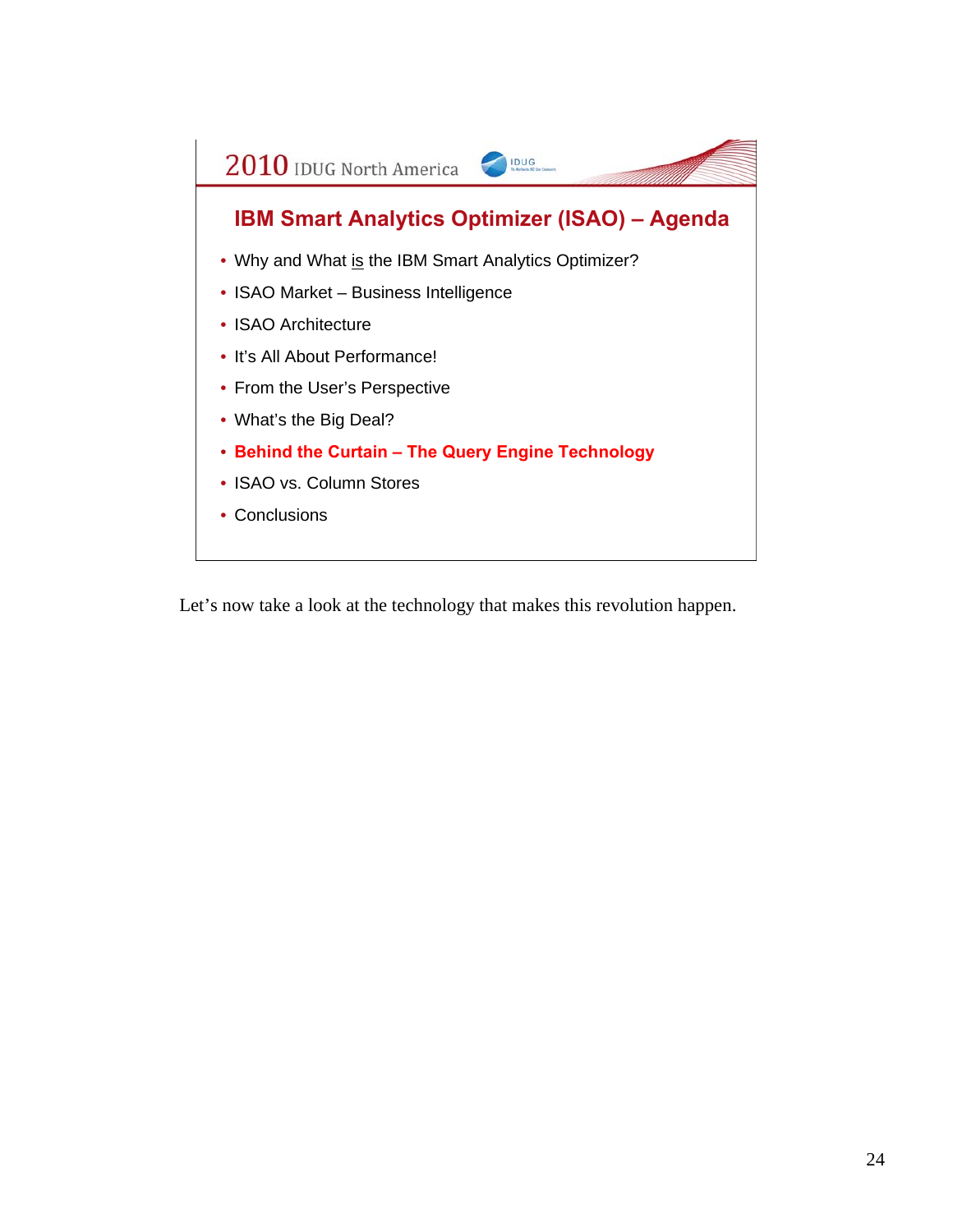

This rather busy slide is nonetheless very important, because it describes our proprietary compression scheme, called frequency partitioning. For illustration purposes, consider a fact table of sales of products having various countries of origin, shown in the upper left hand corner. At load time, we independently histogram the values of each column, in this case the Origin and Product columns. We then partition each histogram into partitions whose values all have the same fixed length. In our example, China and the USA are the most common values, and need only one bit to represent those two values. Suppose the European Union countries are next most frequent; they can all be represented in 5 bits. And all the rest of the countries could be represented in perhaps 7 bits. Similarly, we can partition the Product column into the top 64 products, representable with 6 bits, and all the rest, perhaps requiring 11 bits. The intersection of these partitions define what we call "cells" of all rows having one of the values in that partition and represented by a fixed-length code for each column. In our example, all the rows in Cell 1 have a country of origin of either China or the USA, represented in 1 bit, and one of the top 64 products, represented in 6 bits. But rows in Cell 6 represent countries other than China, the USA, or the European Union countries, in 7 bits, and an uncommon product, represented in 11 bits. If you are familiar with compression, you'll recognize that this scheme is an approximate Huffman scheme, in which the most frequent values are represented in the fewest number of bits. What's important for our purposes is that field lengths are fixed within cells, but can vary from cell to cell. So queries must be recompiled for each cell to fit the lengths of that cell. And each cell has a dictionary that maps the values in that cell to the encoded values. By construction, encoded values are assigned in the same order as the original values of the domain in that cell, so that range predicates can also be applied on the encoded values. So in our example, China would be assigned the value 0, and the USA the value 1.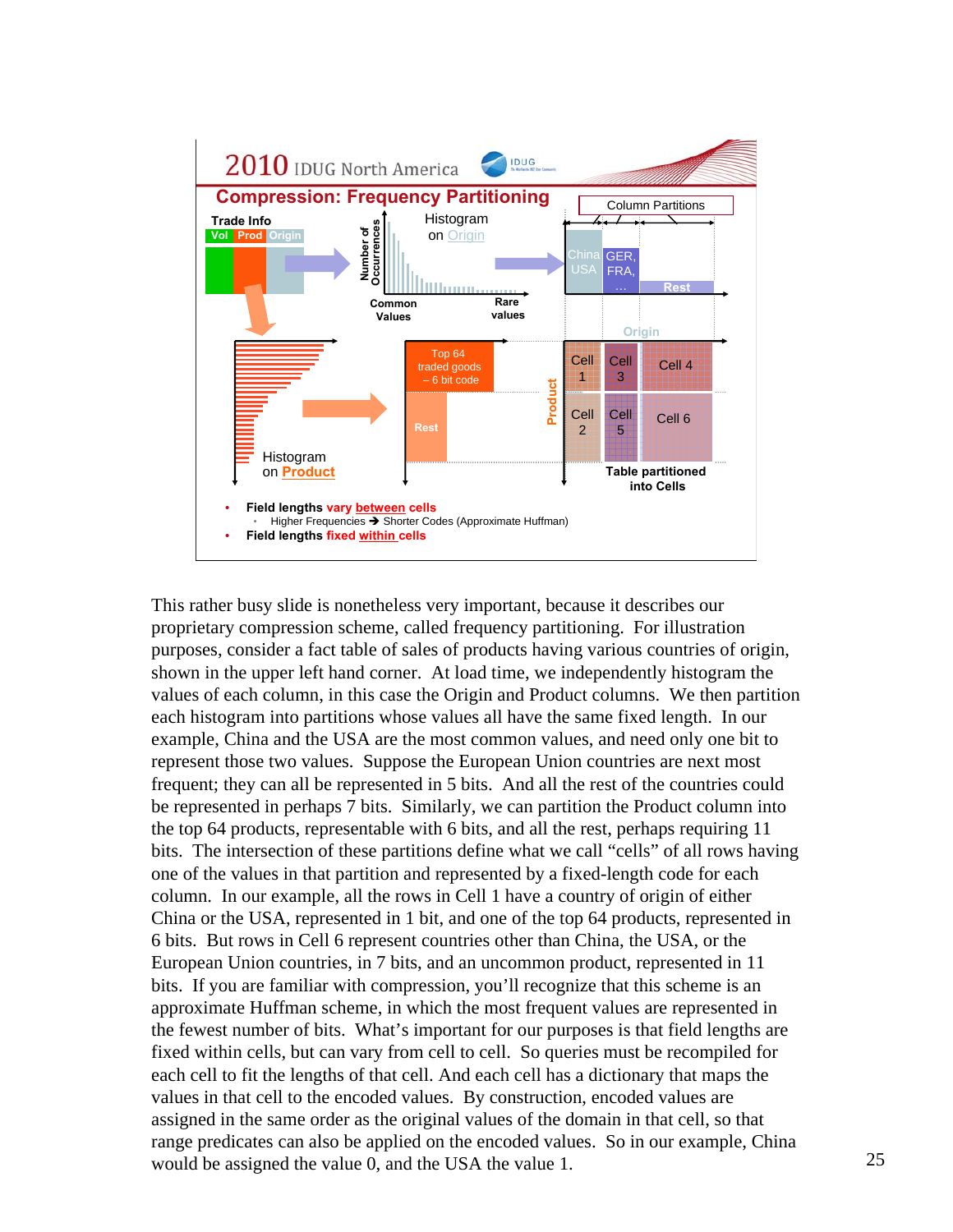

The scheme we just discussed for encoding data is also the scheme for dividing the data finely into chunks for processing. The cell is not only the unit of encoding, but also the unit of processing. Each cell is assigned to one core, and has its own hash table in cache. This ensures that each core can process its data with no shared objects, obviating the need for any locking or latching or mutexes. Processing of a cell is all done in the context of a scan over all rows in that cell, applying predicates, hashing the GROUP BY column(s) to group, and then performing the aggregate functions. These operations can all be performed on the encoded values; only arithmetic operations (e.g., in predicates and aggregate functions) require that data be decoded. This means that each cell can operate completely independently on its piece of the database, and the response time is therefore roughly proportional to the database size divided by the aggregate number of cores across all nodes – "embarrassingly parallel".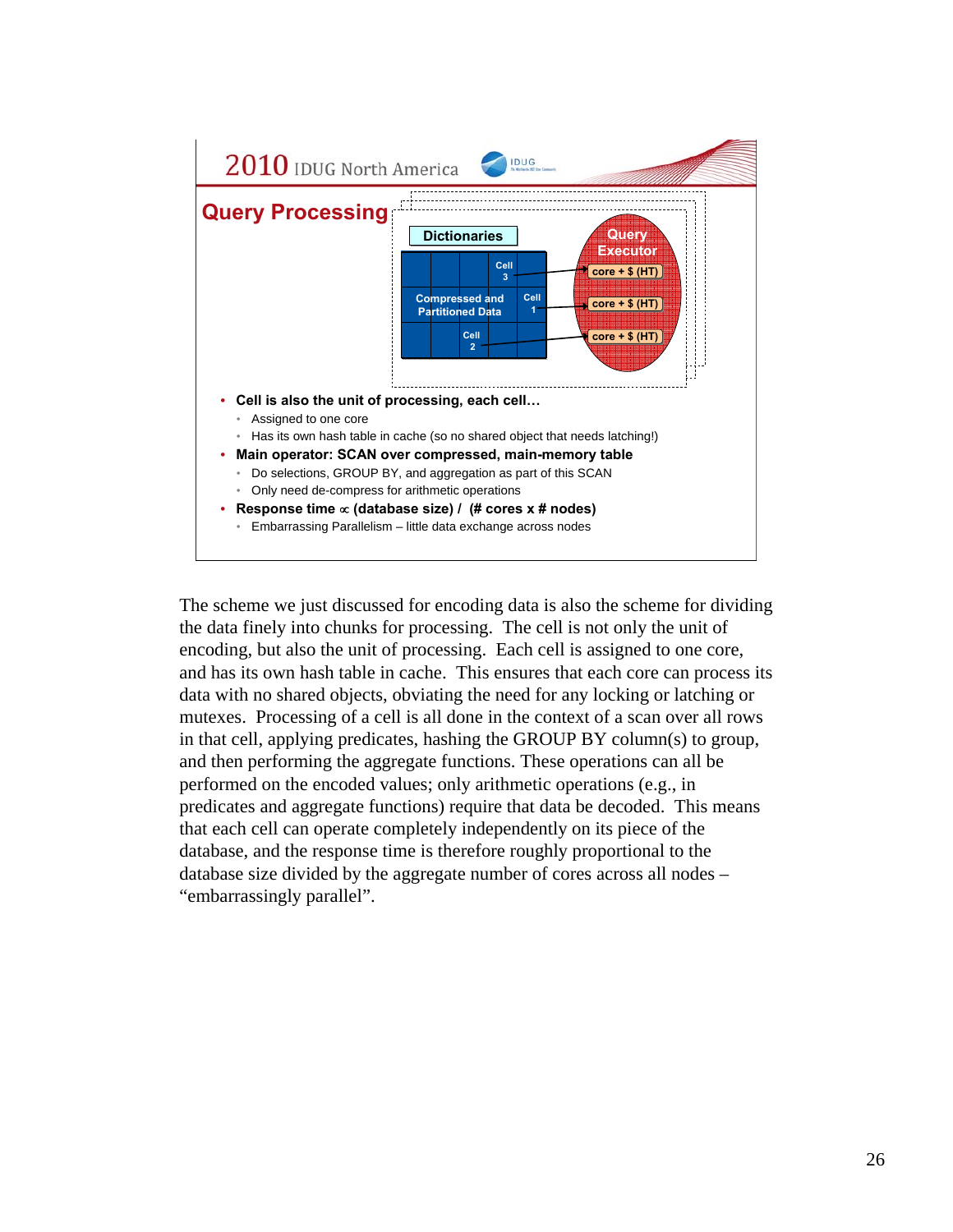

Looking a little closer at how this processing happens: When a query begins execution, all the cells for the table being scanned are put in a queue. Each cell in the queue is assigned to a thread running in a core. First to be executed are so-called "fast-path" predicates, which include equality, range, and short IN-list predicates, which can be performed in just a few instructions, as we shall see in the next slide. Any other predicate is called a "residual" predicate (these terms are not to be confused with similar terms in IMS and DB2). Next the GROUP BY columns are hashed to find the group, and lastly aggregate functions are calculated. The color scheme shows that most operations can be performed on the encoded values, denoted by green, but any arithmetic operations require decoding, shown in beige. When all rows have been so processed for a cell, the hash tables and aggregate functions for each thread are merged on a single (worker) node, and the resulting merged hash table is sent to the coordinator, where the results of all workers are finally merged, and final processing, such as ORDER BY, is performed before returning the results to DB2 and the user.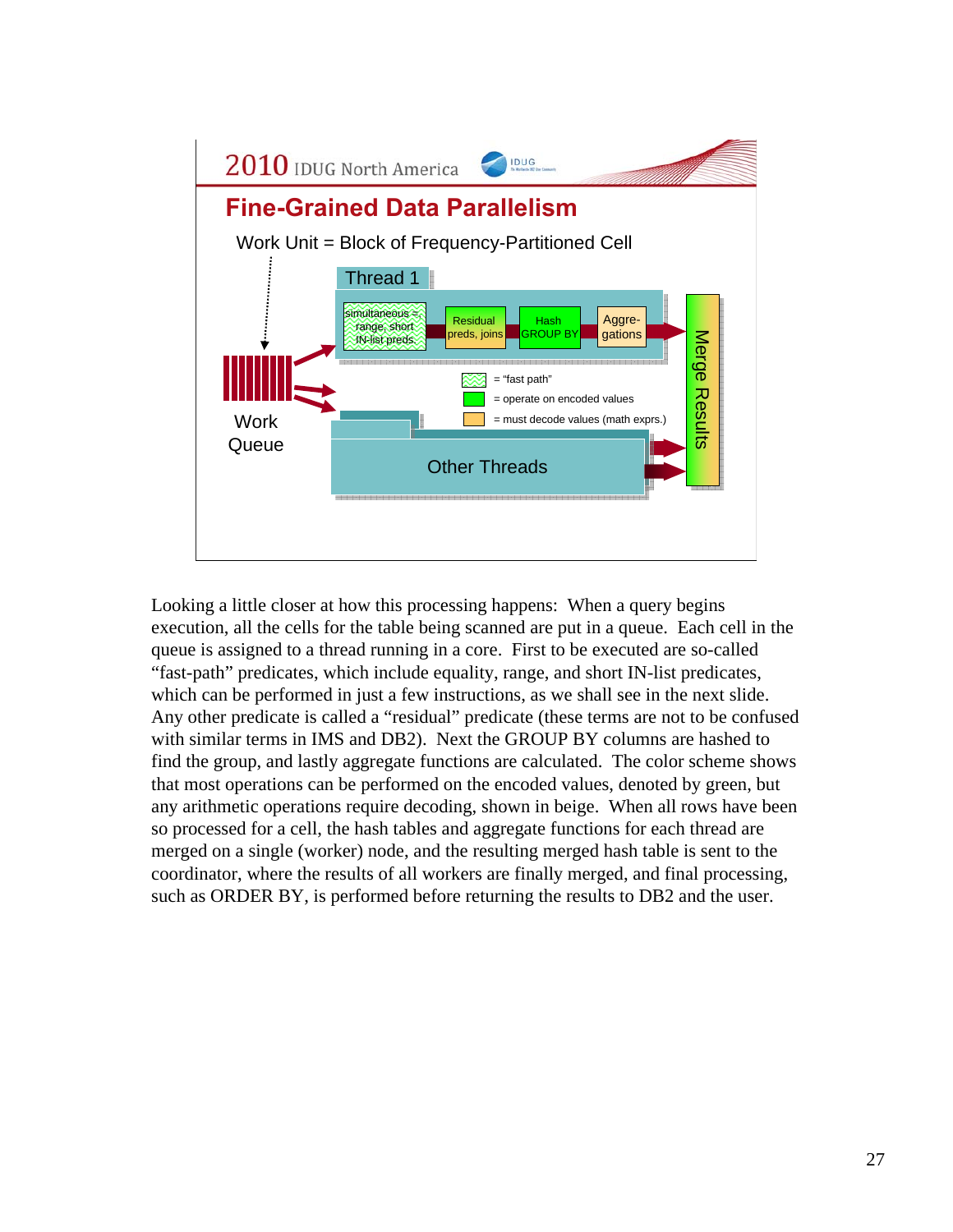

Fast-path predicates can be applied simultaneously to multiple columns that remain encoded, so many of them can fit into a 128-bit register, as shown in this slide. At compile time, the literals are encoded by looking them up in the dictionary and converting the literal to its encoded value. Here, for example, the literal 'CA' is looked up in the dictionary for the state column, and is converted to '01001'. Similarly, 'Q4' is encoded into '1110' in the dictionary for the Quarter column. Also, a mask is constructed that masks out the columns not having predicates. Then, at execution time, each row is ANDed with the mask, and compared to the encoded literal. In this way, as many predicates as columns fit into a register can be applied simultaneously. This is much faster than how a regular DBMS applies predicates to columns, loading in succession each (un-encoded) column value and comparing it to its (unencoded) literal. Our technique for fast-path predicates can also be used for applying multiple \*range\* predicates simultaneously, as shown in a slide in the backup slides, but it is too time-consuming to describe it here. For details, see the VLDB 2008 paper entitled "*"Row-Wise Parallel Predicate Evaluation".*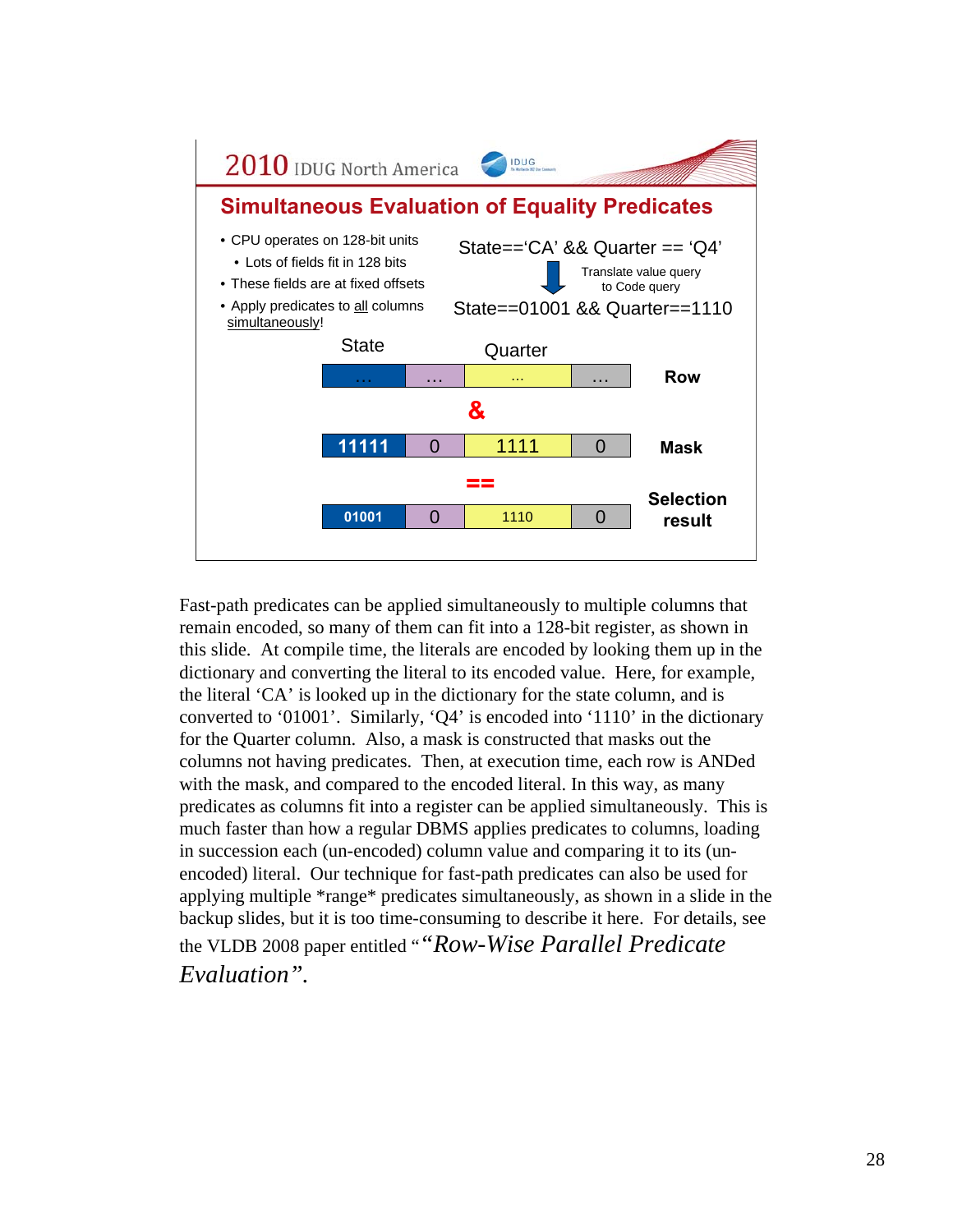

Rather than sorting on the GROUP BY columns, the IBM Smart Analytics Optimizer uses hashing to group rows. Usually, hashing is needed to map an inherently sparse (un-encoded) domain into a more dense hash table. However, by construction, the encoded values of the GROUP BY column(s) are assigned densely. So the encoded value can be used directly, without any hash function computation, as an index (a "perfect hash") into a "hash" table without any concern for collisions, linked lists of values, etc. and the branches they entail that might cause instruction-cache misses. However, when there is more than one GROUP BY column, the mapping may be less dense, so we still need to use the usual linear probing hash tables. While this involves computing a hash function on the GROUP BY columns and following a linked list of collision values, it still is much faster than sorting, particularly when we can keep the hash table in the L2 cache.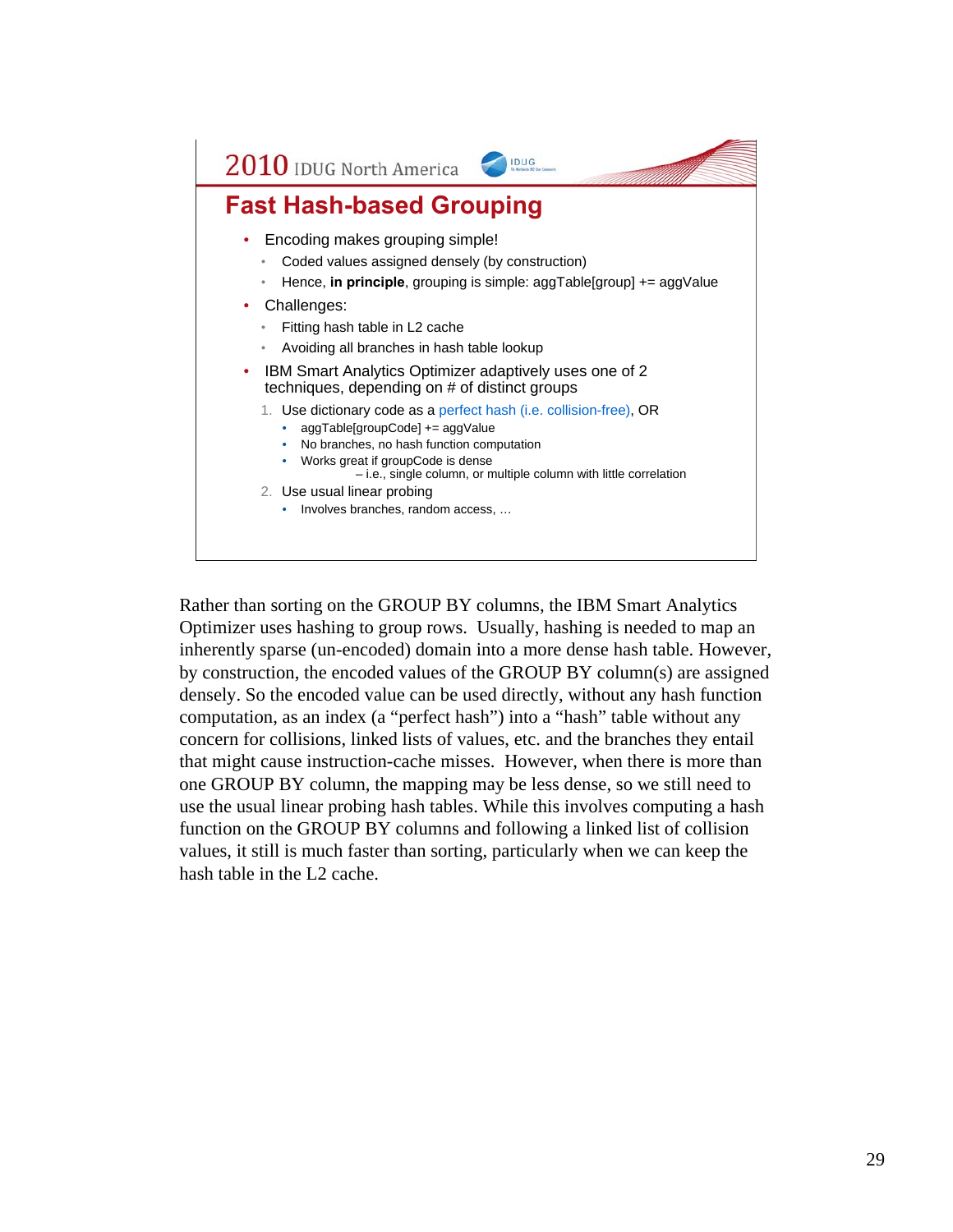

Since the IBM Smart Analytics Optimizer is good at doing scans, joins are performed by re-writing each join into a succession of joins. In the first step (diagrams 1(a) and 1(b)), each dimension is scanned, applying predicates local to that table. Qualifying rows then add their primary-key values to an IN-list that will be used in the fact-table scan, and their "auxiliary columns" (columns used later in the query) inserted into a hash map. This is repeated for each dimension. The fact table is then scanned (as shown in step (2)), where the IN-lists from each dimension are used to filter the corresponding foreign keys of the fact table, along with any predicates local to the fact table (shown as sigma-sub-f). Then, the auxiliary columns are fetched from the hash table, and used to do grouping and aggregation. Note that the primary key and foreign key columns, though drawn from the same domain, are encoded independently, so in reality the primary key values must be decoded and re-encoded with the dictionary of the foreign key before being added to the IN-list. For schemas having more than one level of join, this technique is applied recursively, starting from the outermost dimension tables and joining inward. In such cases, a table not outermost or the central fact table can act as both a "fact" table and as a "dimension" table in successive joins.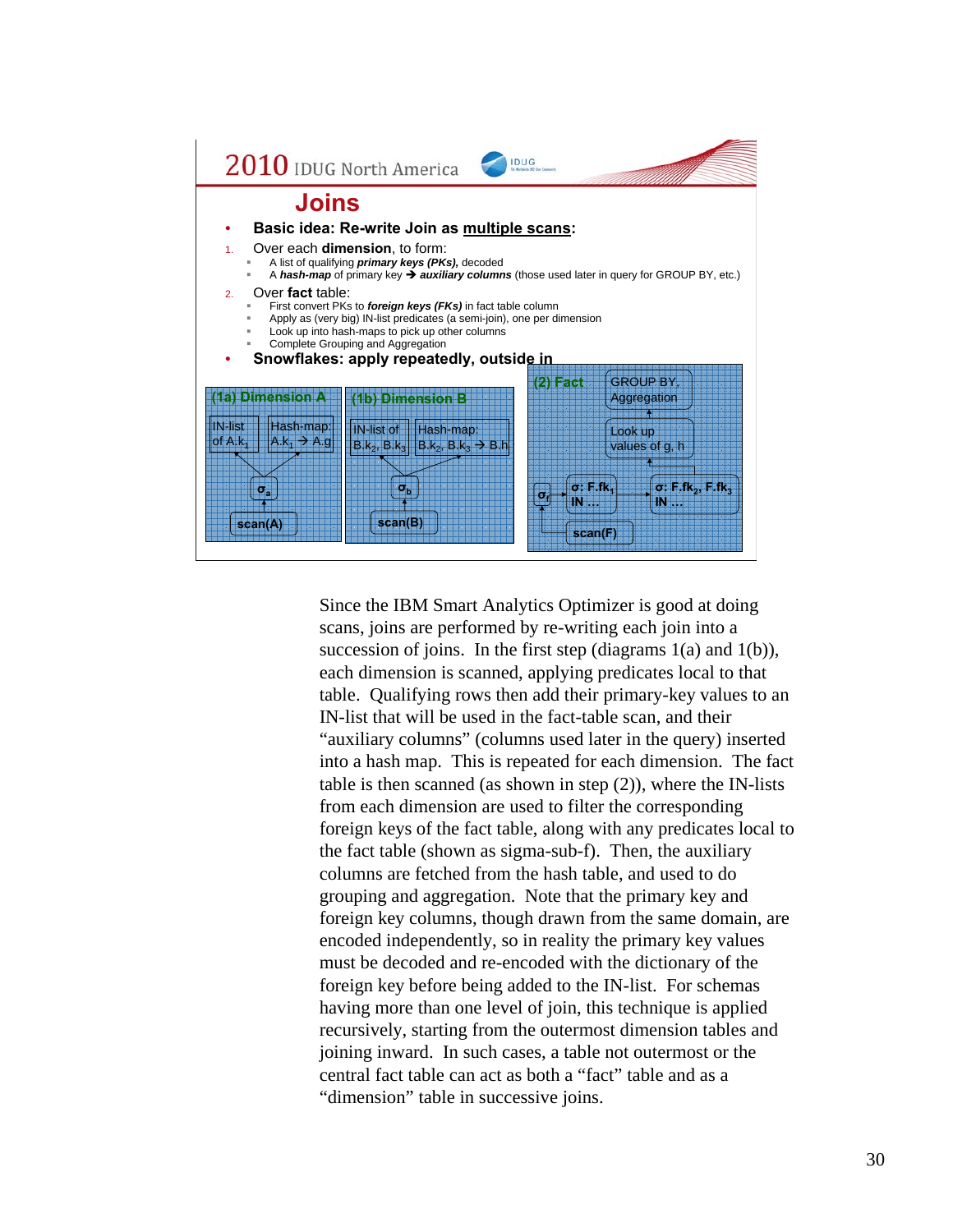

The IBM Smart Analytics Optimizer uses snapshot semantics, common in data warehouses, rather than transactional semantics. This means that updates are made in batches, and all updates in the batch are treated as a commit unit. ISAO accomplishes this by maintaining a "currentEpoch" parameter that increases by one after the completion of each batch update. Every table is augmented with two columns, the startEpoch, the epoch in which that row was inserted, and the endEpoch, the epoch in which that row was deleted. Each row inserted in a batch uses the currentEpoch for its startEpoch, and the endEpoch is initially assigned an infinite value. Additionally, each query is augmented with two predicates to ensure that deleted rows are omitted and rows in the process of being inserted are not partially included. In this way, we need not quiesce the database while inserting new rows, and we can still preserve the correct snapshot semantics.

The value of each column in inserted rows is looked up in its respective dictionary. If the value is found in the dictionary, that encoding is used. Otherwise, the row is put un-encoded in a special cell, called the "catch-all" cell.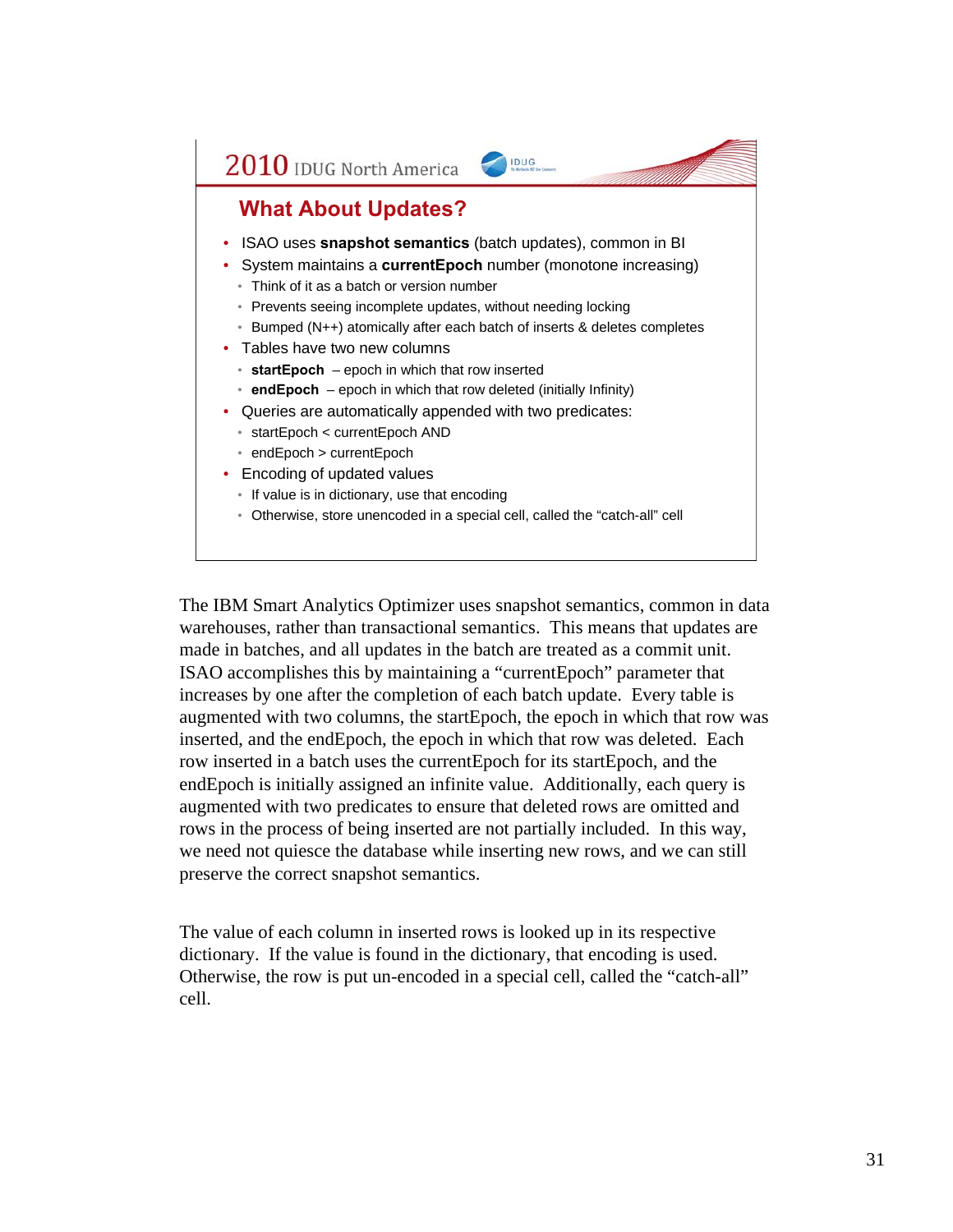

There has been a lot of hype of late surrounding the benefits of column stores to BI queries, but column stores do have some merits. ISAO is actually a hybrid of a traditional row store and a column store. We now describe this hybrid architecture, and show why we think ISAO is better than a pure column store.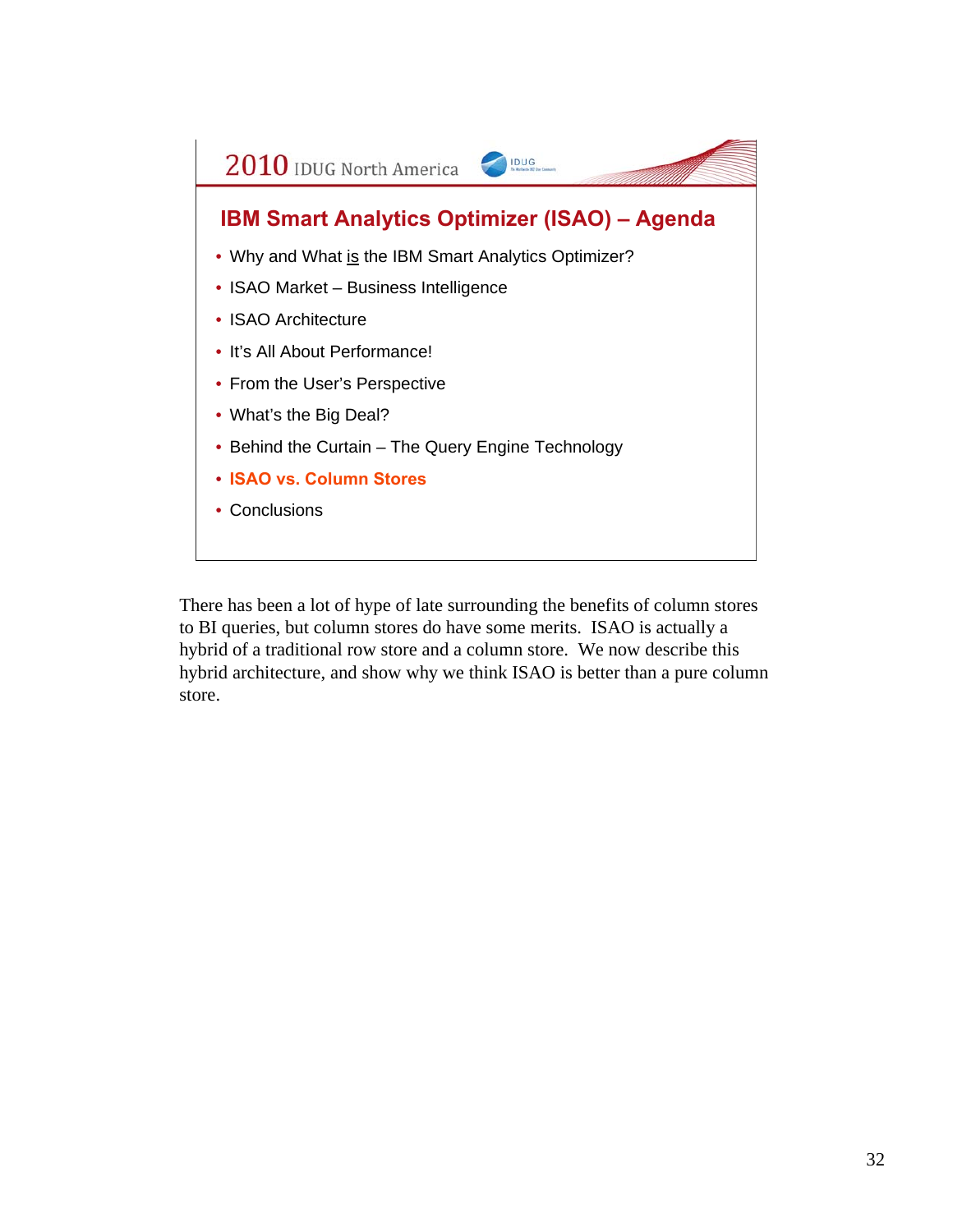

ISAO stores columns in groups, or vertical partitions of the table, called "banks". The fraction of a row (or tuple) that fits in each bank is called a "tuplet". The assignment of columns to banks is cell-specific, because the column lengths vary from cell to cell. The assignment uses a bin-packing algorithm that is based upon whether the column fits in a bank, whose width is some fraction of a word, rather than usage in a workload. In this way, multiple tuplets can be assembled in a register side-by-side so that multi-row parallelism is also achieved in SIMD (single-instruction, multiple data) fashion. Also, scans need only access the banks that contain columns referenced in any given query, saving scanning those banks with no columns referenced in the query. This projection is similar to the way pure column stores avoid disk I/Os to great advantage. The savings in ISAO aren't as dramatic because there are no disk I/Os with ISAO anyway (remember, it's a main-memory database!), but it still saves considerable CPU. All the banks for a set of rows are grouped into a large (1 MB) block called a "cell block". This organization is known as the PAX organization, as detailed in a paper by Ailamaki et al.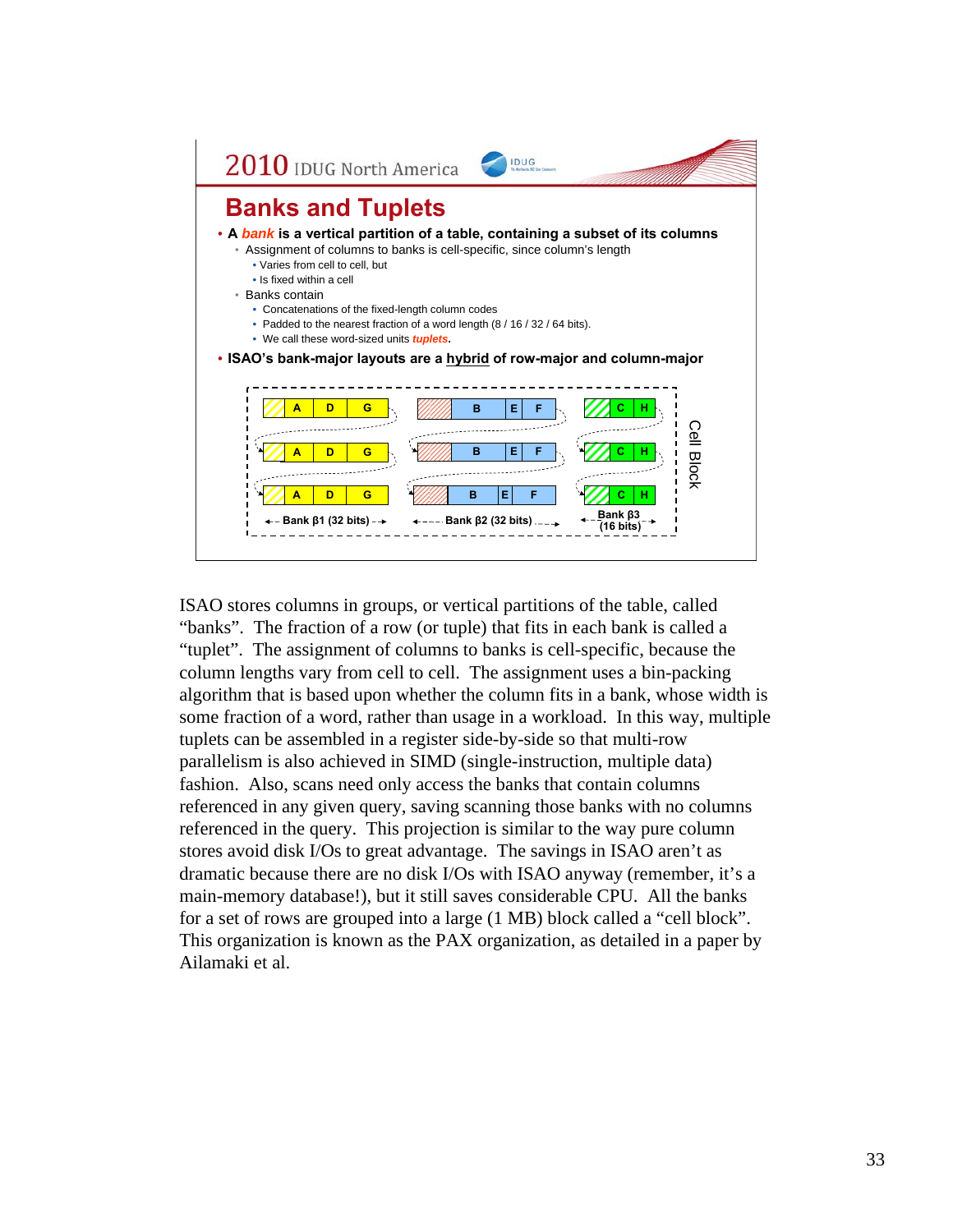| 2010 IDUG North America<br><b>Te Rollert Off for Conner</b><br><b>IBM Smart Analytics Optimizer vs. a Column Store</b> |                                                                                                                                                                                |                                                                                                                                                                               |
|------------------------------------------------------------------------------------------------------------------------|--------------------------------------------------------------------------------------------------------------------------------------------------------------------------------|-------------------------------------------------------------------------------------------------------------------------------------------------------------------------------|
| <b>Aspect</b>                                                                                                          | <b>Column Store</b>                                                                                                                                                            | <b>IBM Smart Analytics</b><br>Optimizer                                                                                                                                       |
| Compression                                                                                                            | Every column padded to word boundary<br>$\rightarrow$ more padding/column<br>$\rightarrow$ worse compression                                                                   | Multiple columns / word<br>$\rightarrow$ less padding overhead                                                                                                                |
| Query<br>Processing                                                                                                    | . Like having an index on every column<br>. To answer query:<br>· Determine list(s) of matching records<br>. Intersect these lists on RID                                      | • Can skip blocks based upon<br>predicates<br>• To answer query:<br>· Do table scan                                                                                           |
| Updating                                                                                                               | Insert requires:<br>· Separate updates to every column<br>$\rightarrow$ Multiple random I/Os, 1/column                                                                         | • Insert requires:<br>. Single update to each bank, 1 / bank<br>$\rightarrow$ One I/O to one cell block                                                                       |
| Evaluation<br><b>Matches</b><br>Hardware?                                                                              | Evaluation doesn't match w/ Hardware:<br>. Index navigation involves random accesses<br>. Index navigation involves branches<br>· Predicate evaluation has to be done serially | <b>Evaluation matches with Hardware</b><br>• Scan does sequential memory access<br>• Almost no branches<br>• Simultaneous predicate evaluation<br>• SIMD predicate evaluation |

Let us compare column stores to the hybrid approach of the IBM Smart Analytics Optimizer. Column stores store each column separately, so encoded values in each column must be padded with useless bits, whereas ISAO fits multiple columns per fraction of a word, saving padding overhead. When processing a query, a column store determines a list of qualifying rows, and has to intersect these lists on the RID. However, ISAO always does a simple scan (resulting in far fewer cache misses) and can skip entire cells when literals are not found in their dictionary. Updates in a column store require one random I/O per column, whereas ISAO requires updating only each bank, but all banks for the same set of rows are stored together in one cell block in ISAO. In summary, query evaluation in a column store involves the use of index-like structures that require random accesses, and hence branches in the code that cause cache misses. This process in column stores doesn't match the hardware. But in ISAO, the scan of banks does sequential memory access with almost no branches, and evaluates predicates on multiple rows of multiple columns simultaneously, utilizing the hardware as it was designed for maximum efficiency.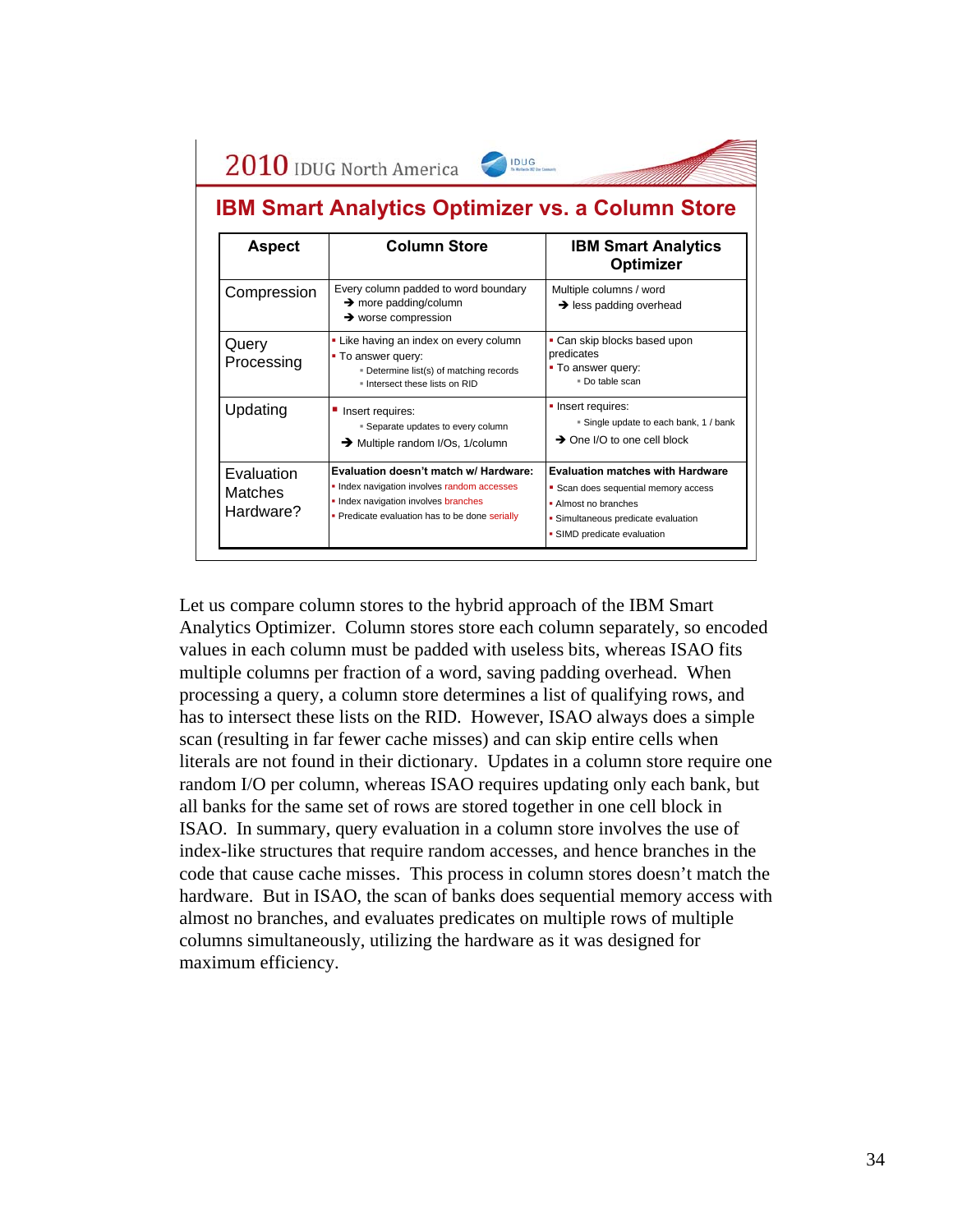

If you'd like more details about ISAO, these scholarly papers (NOT the "white papers" of our competition) in the top 3 professional database conferences have been refereed by the world's leading experts, and contain a more thorough explanation of the Blink research prototype upon which ISAO is based. I recommend starting with the ICDE 2008 paper for the best overview. Note that not all features described in these papers have found their way into the IBM Smart Analytics Optimizer, but they'll give you some idea of our technology pipeline for this product developed by IBM Research.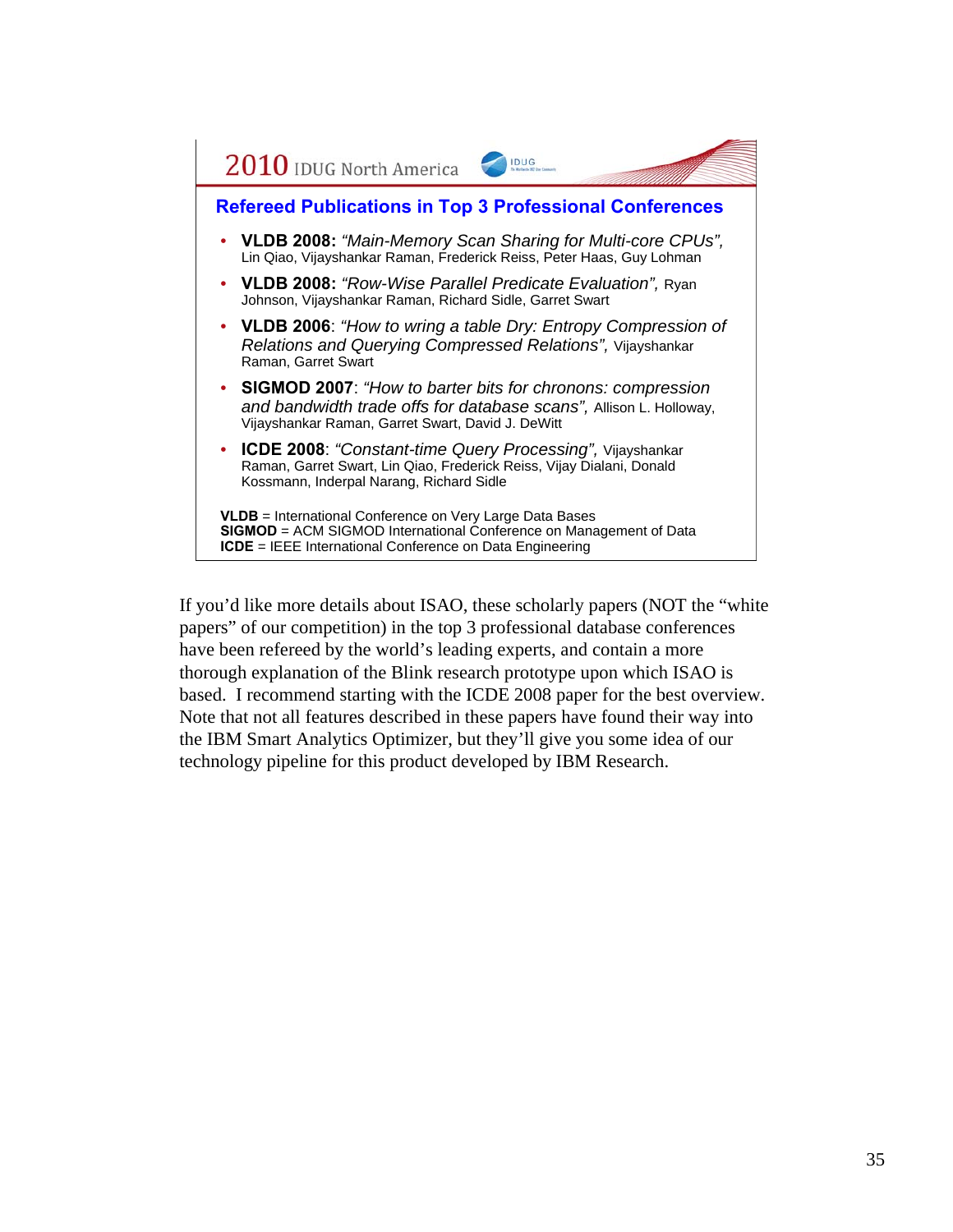

In conclusion, radical changes in hardware necessitate radical changes in software architecture. The IBM Smart Analytics Optimizer is such a radically novel architecture -- a main-memory, special-purpose accelerator for SQL querying of BI data marts that exploits these hardware trends. It also exploits proprietary order-preserving compression techniques that permit SQL query processing on the compressed values, and evaluating multiple predicates on multiple columns simultaneously, using cache-conscious algorithms. As a result, ISAO can process queries in simple scans that achieve near-uniform execution times, thus speeding up the most problematic queries the most, without requiring expensive indexes, materialized views, or tuning. This simplification is the best way to lower administration costs, and hence the total cost of ownership.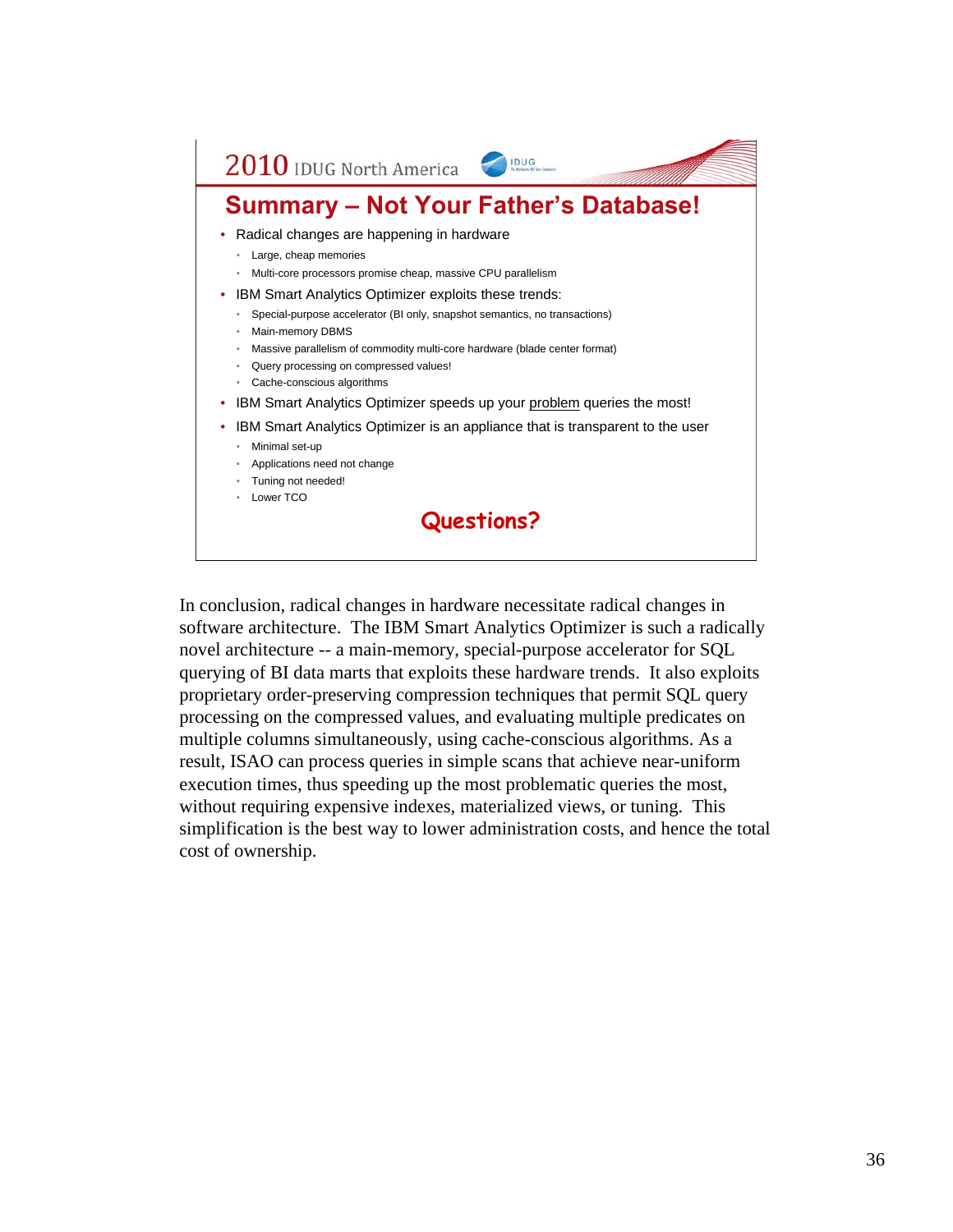

THANK YOU for your interest in the IBM Smart Analytics Optimizer!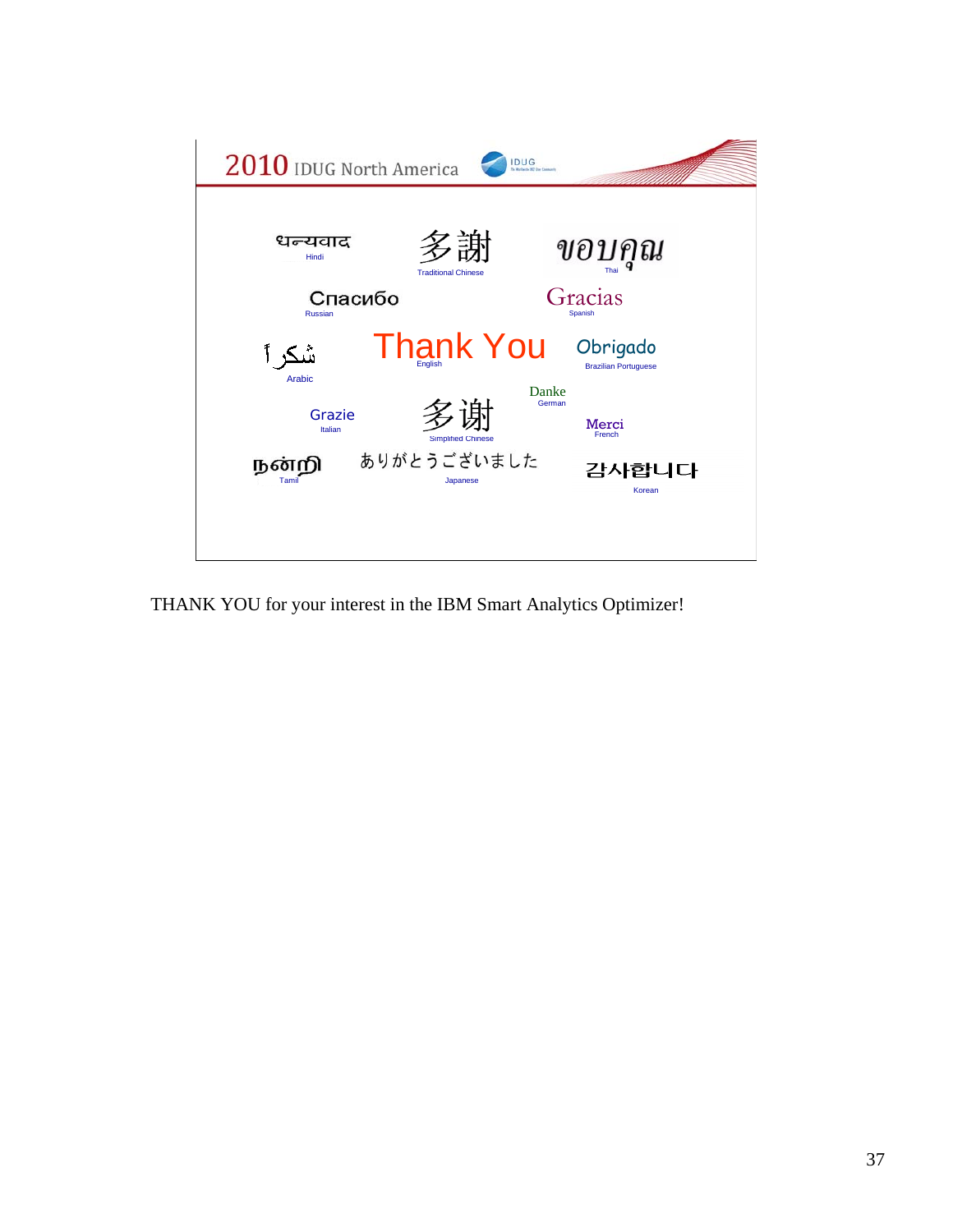

Guy Lohman - IBM

## Speaker Biography

Dr. Guy M. Lohman is Manager of Disruptive Information Management Architectures in the Advanced Information Management Department at IBM Research Division's Almaden Research Center in San Jose, California, where he has worked for 27 years. He was the architect of the Query Optimizer of DB2 on the Linux, UNIX, and Windows platforms, and was responsible for its development in Versions 2 and 5, as well as the invention and prototyping of Visual Explain and efficient sampling in DB2. During that period, Dr. Lohman also managed the overall effort to incorporate into that DB2 product the Starburst compiler technology that was prototyped at the Almaden Research Center. More recently, he was a co-inventor and designer of the DB2 Index Advisor (now part of the Design Advisor), and co-founder of the DB2 Autonomic Computing project, part of IBM's company-wide Autonomic Computing initiative. Most recently (2004-2006), he was responsible for the design of the extensions to DB2 to optimize XQuery queries in DB2 V9. In 2002, Dr. Lohman was elected to the IBM Academy of Technology. His current research interests involve disruptive machine architectures for Business Intelligence, query optimization, self-managing database systems, information management appliances, database compression, and problem determination.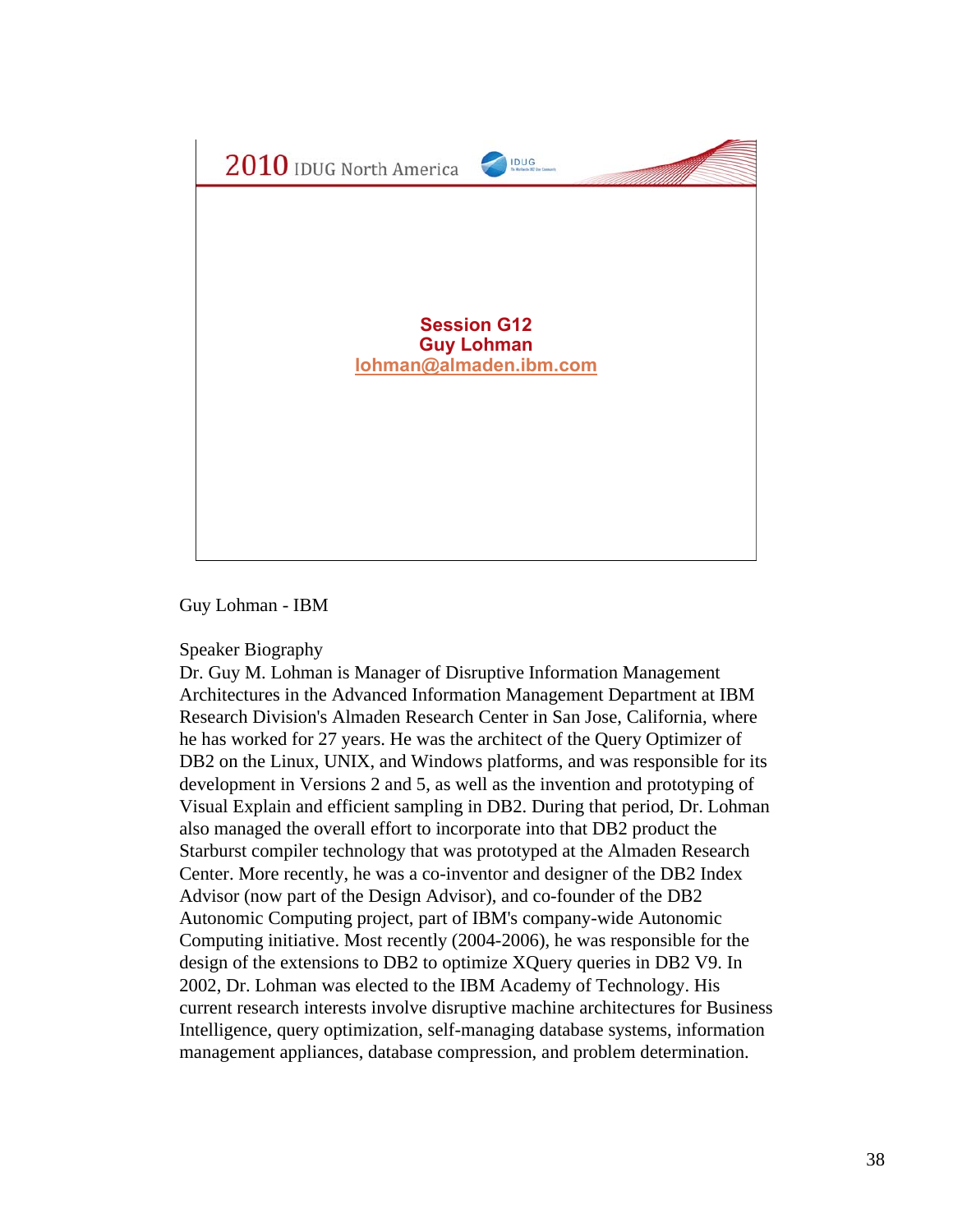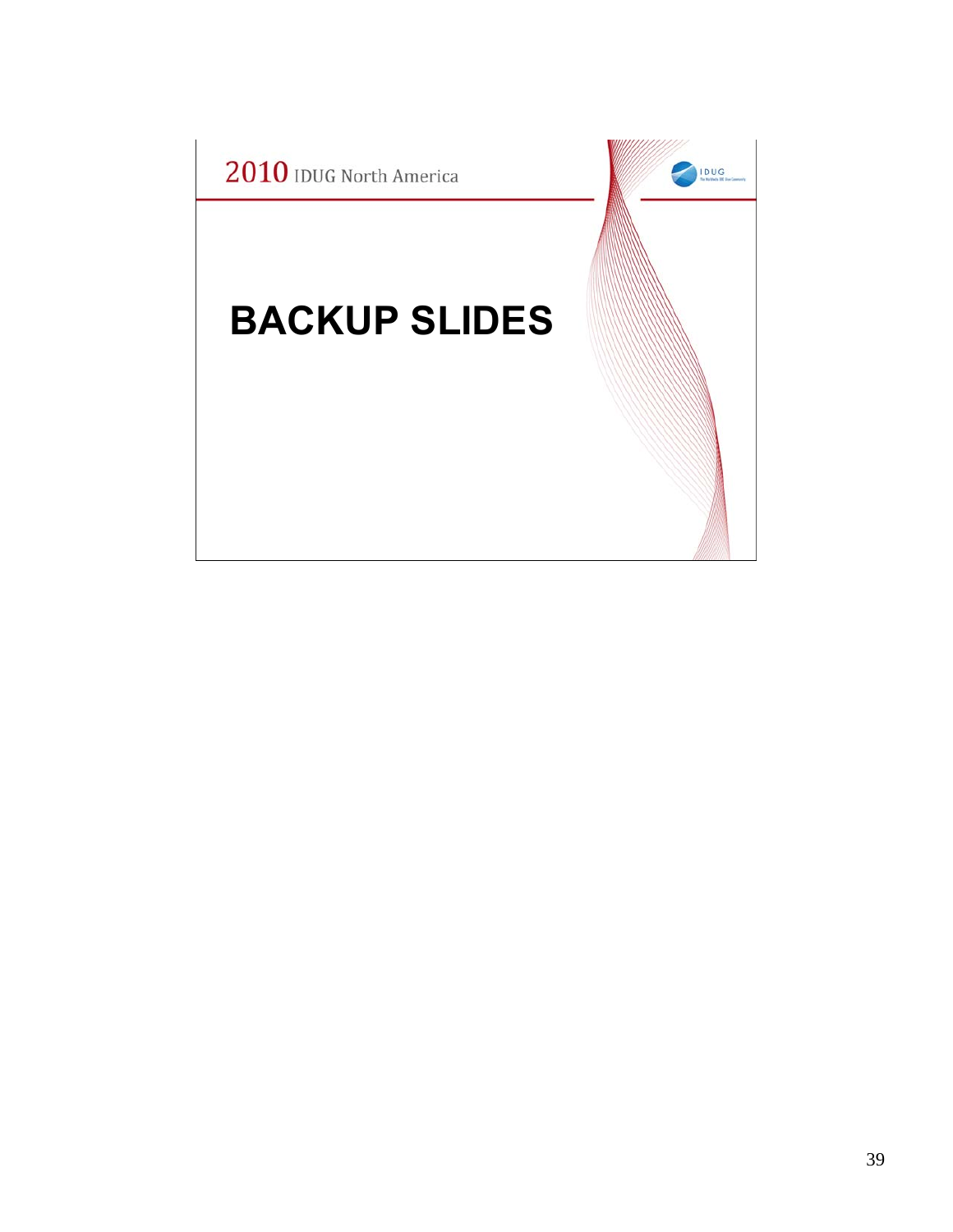

Explain the DB2 side similarities between DWA/AQT and MQT

The data is denormalized

DB2 has to find out when or when not to use the data

Data has an age

Difference: Data is outside of DB2 and it is NOT precalculated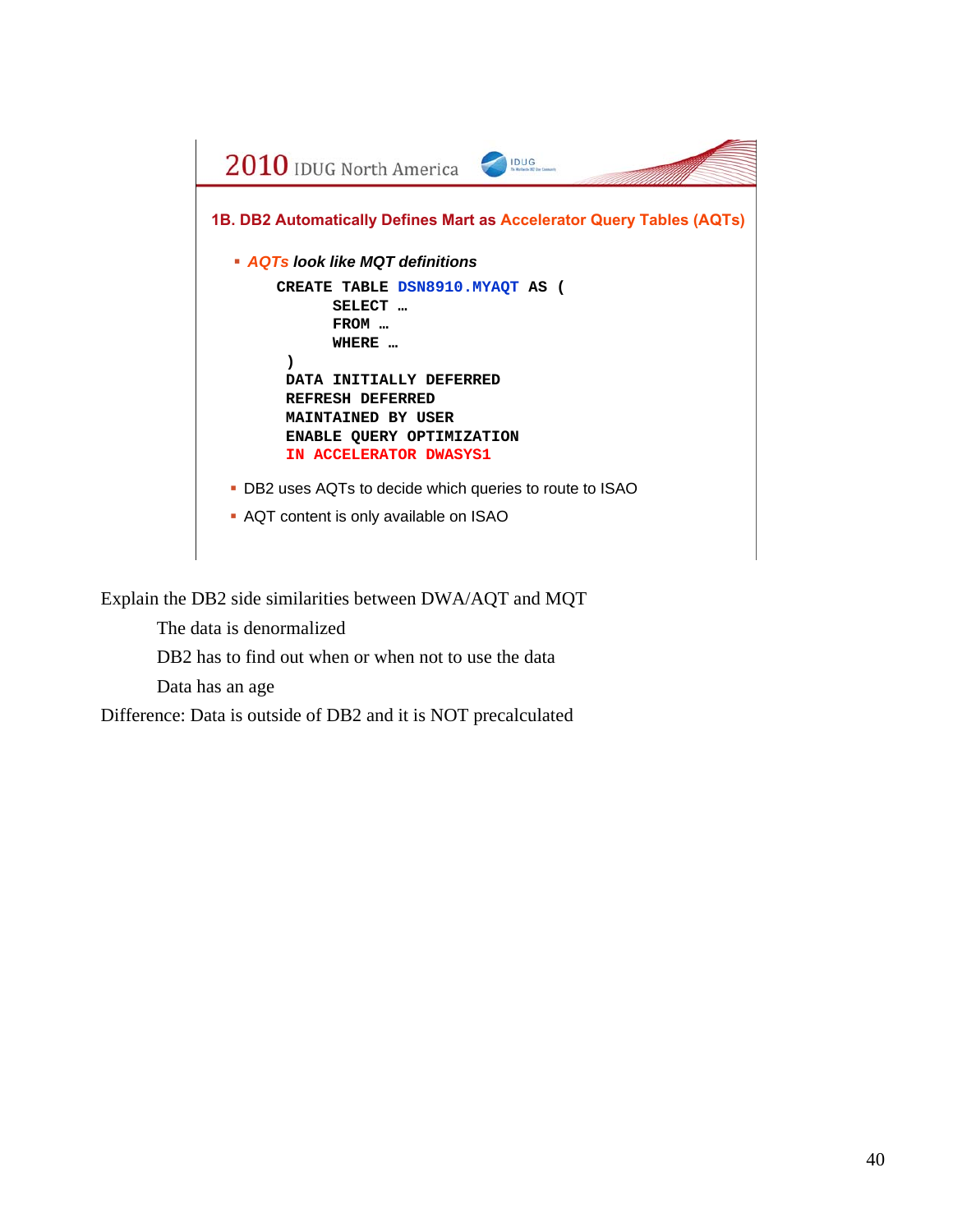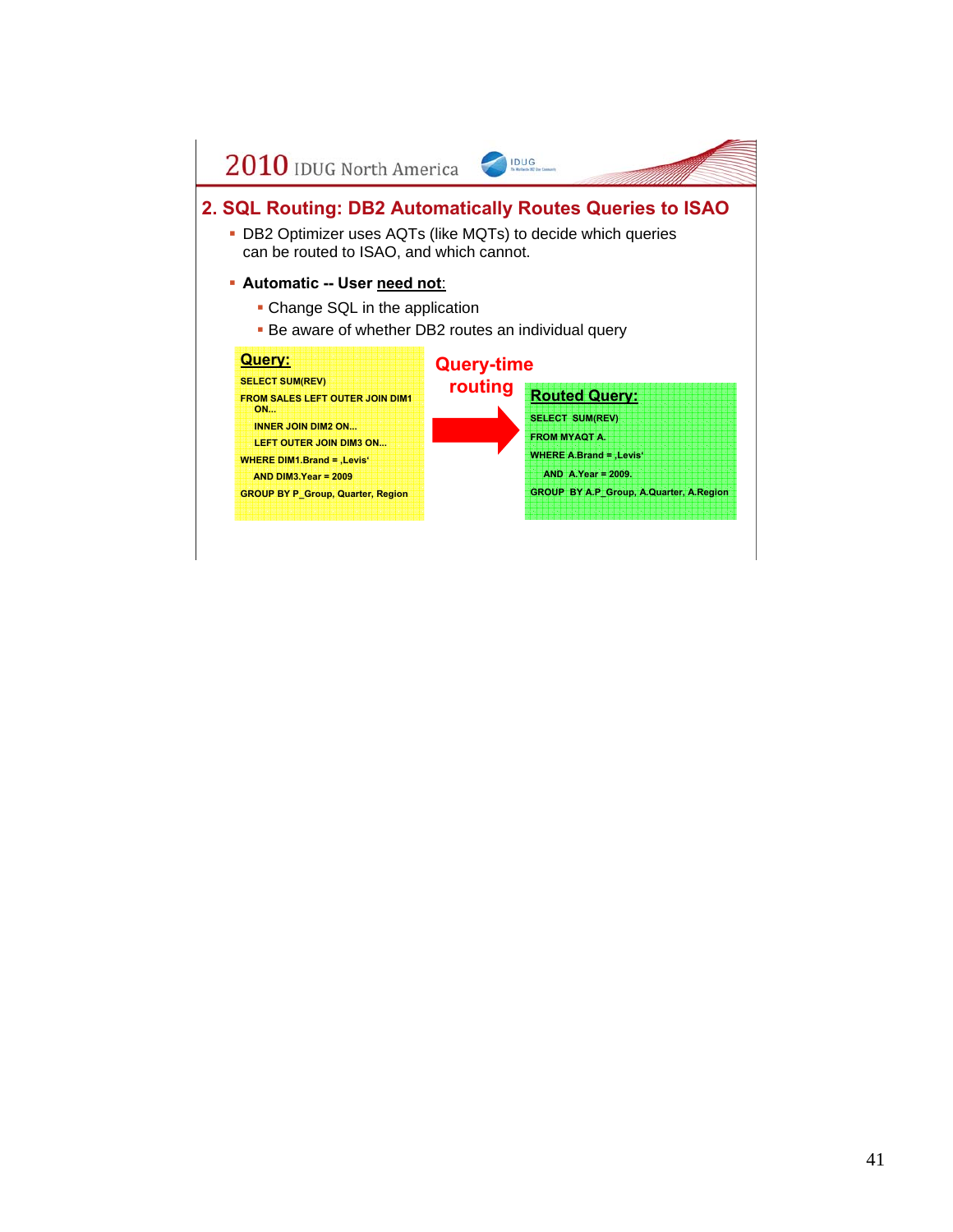

Introduction of the logical construct MART

All tables of a query have to be in the same MART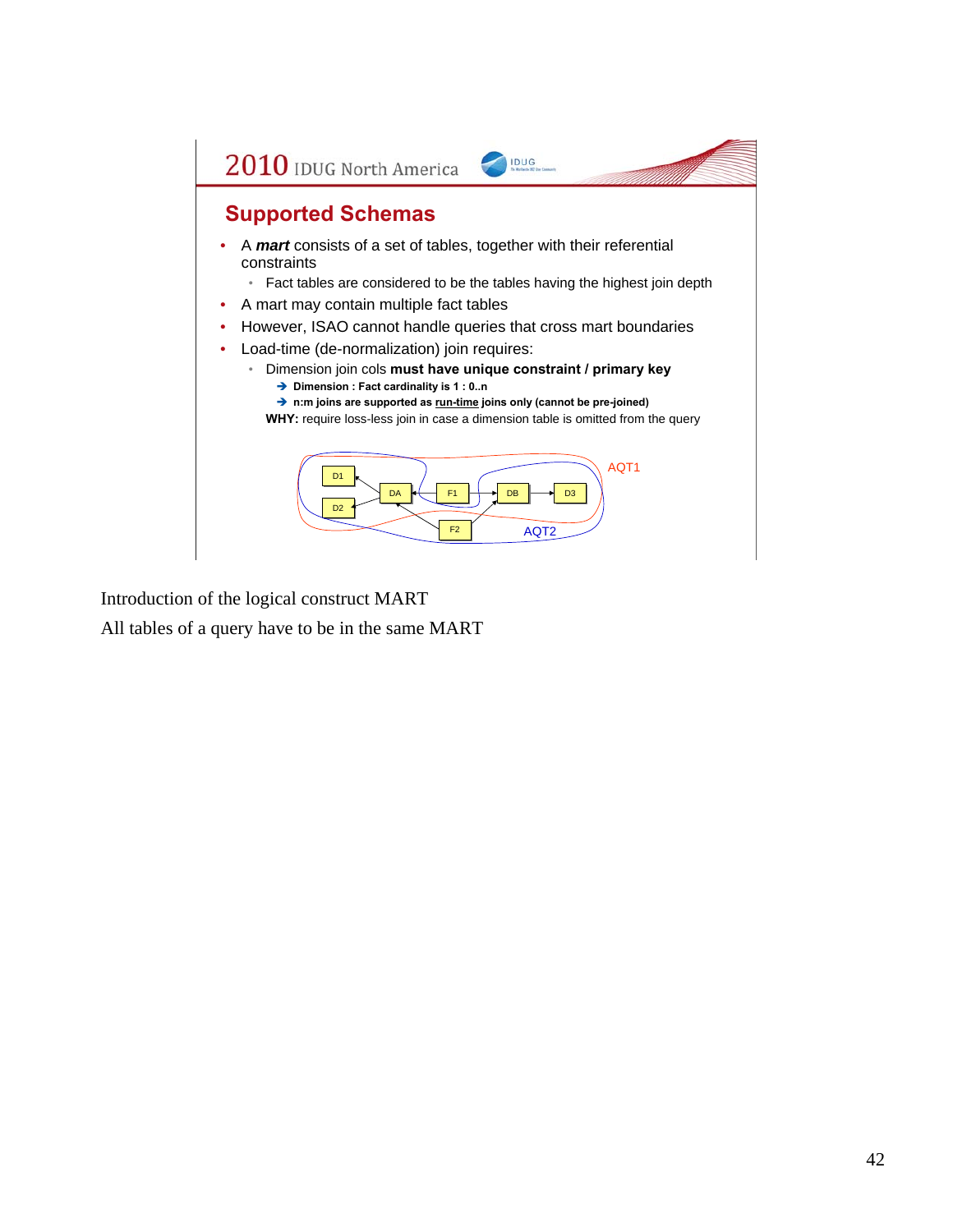

DB2 optimizer rewrites query

It tries to merge table expressions into outer query block whenver possible

Sometimes it is not possible and table expressions must be materialized into work files

Some of these query transformations (pass 2 transformations) happen after AQT/MQT matching in R1 – however merging of table expressions happens before AQT matching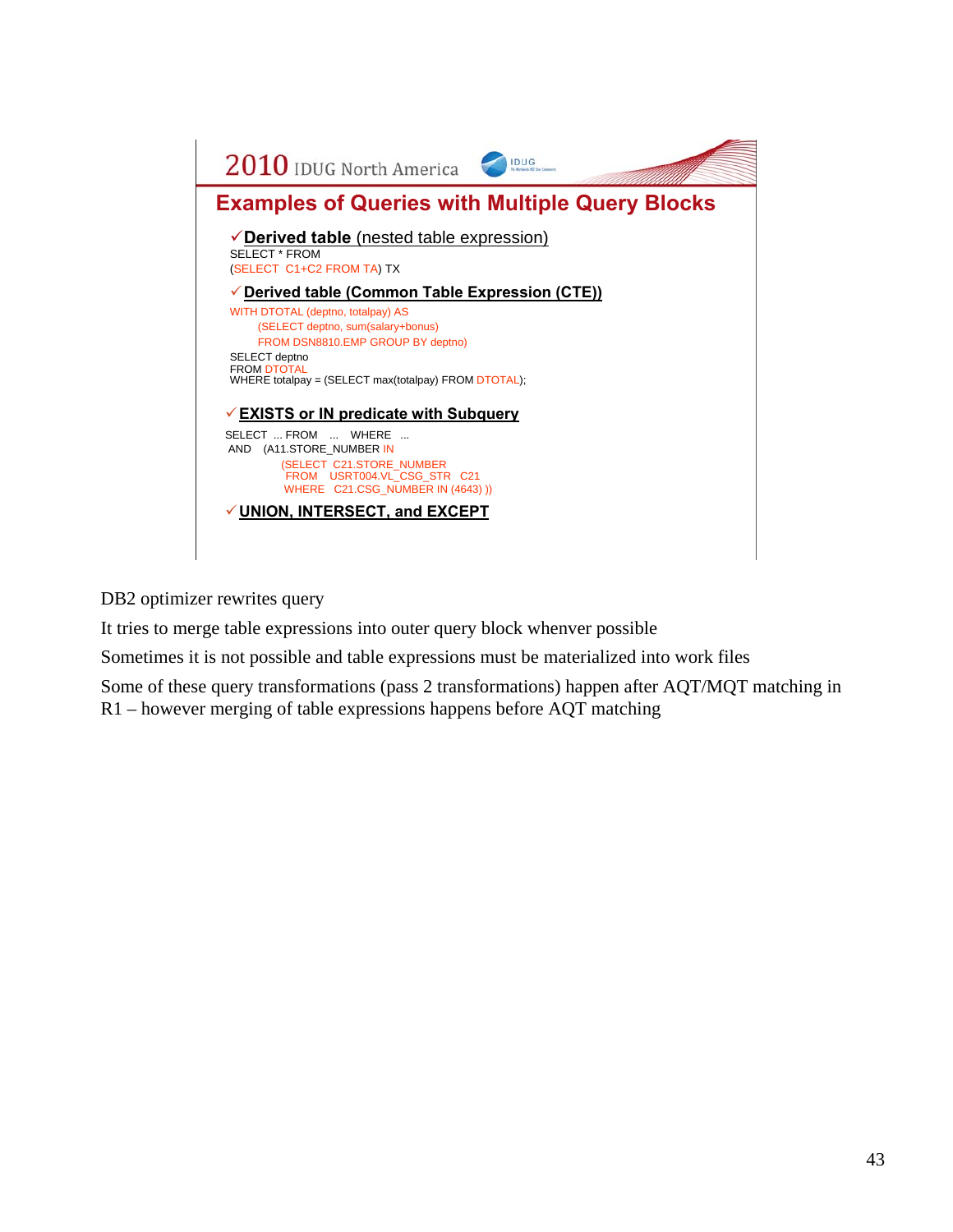

Most decisions on supported types were made on priority base

We do not think that DECFLOAT is widely used.

Also binnary data seems to be rare case within a warehouse

Same goes for XML data type

Tables including such columns can still be accelerated through projection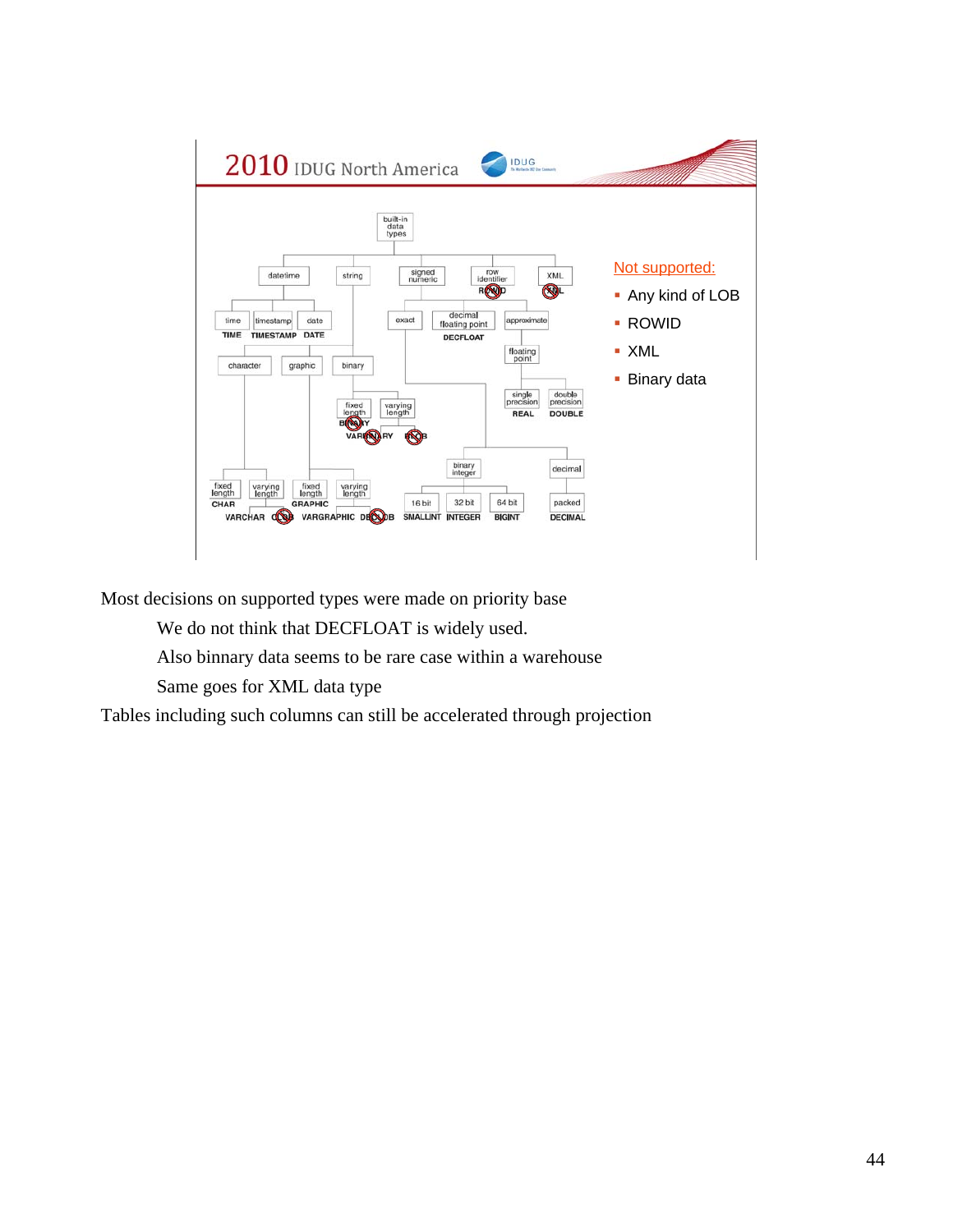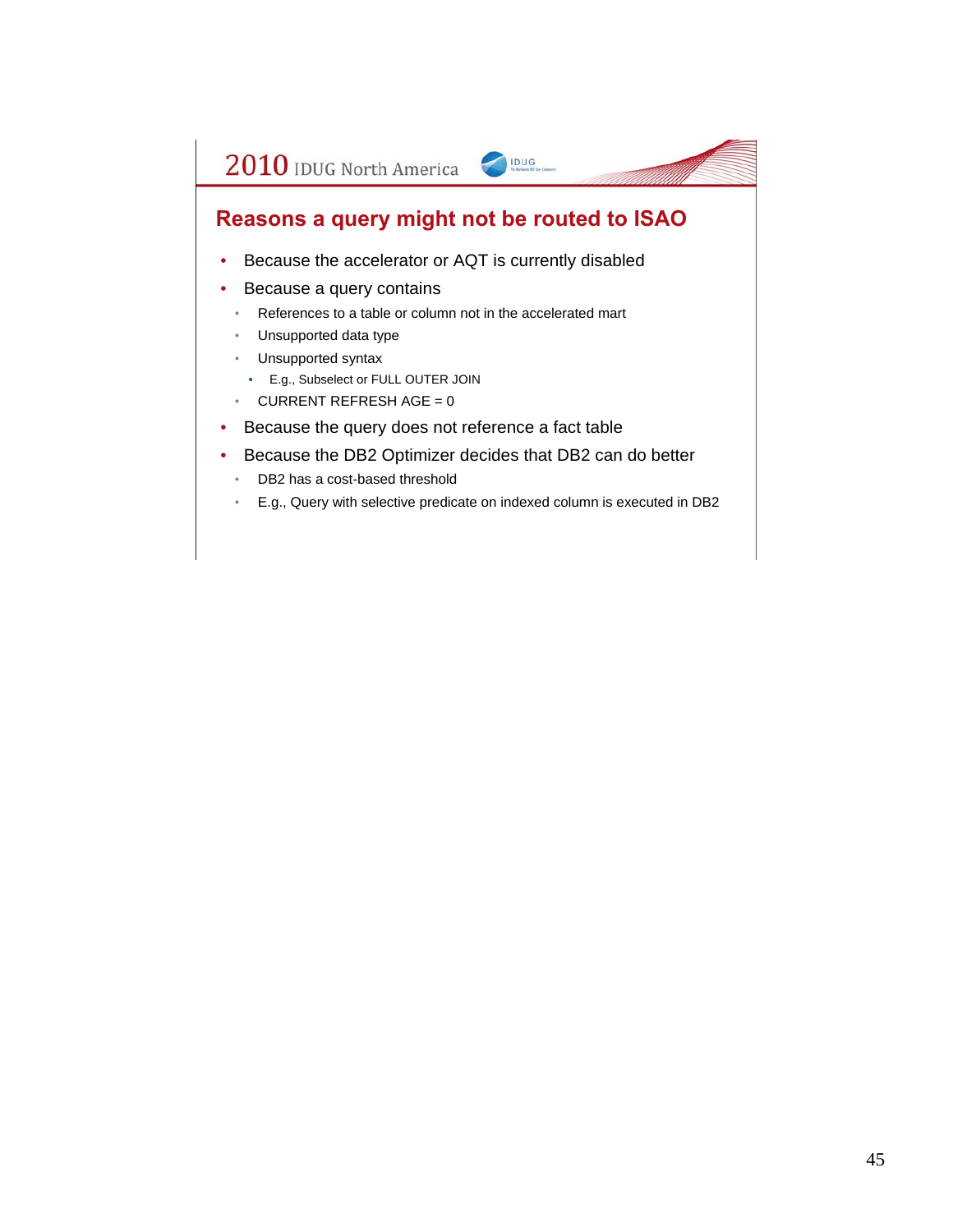